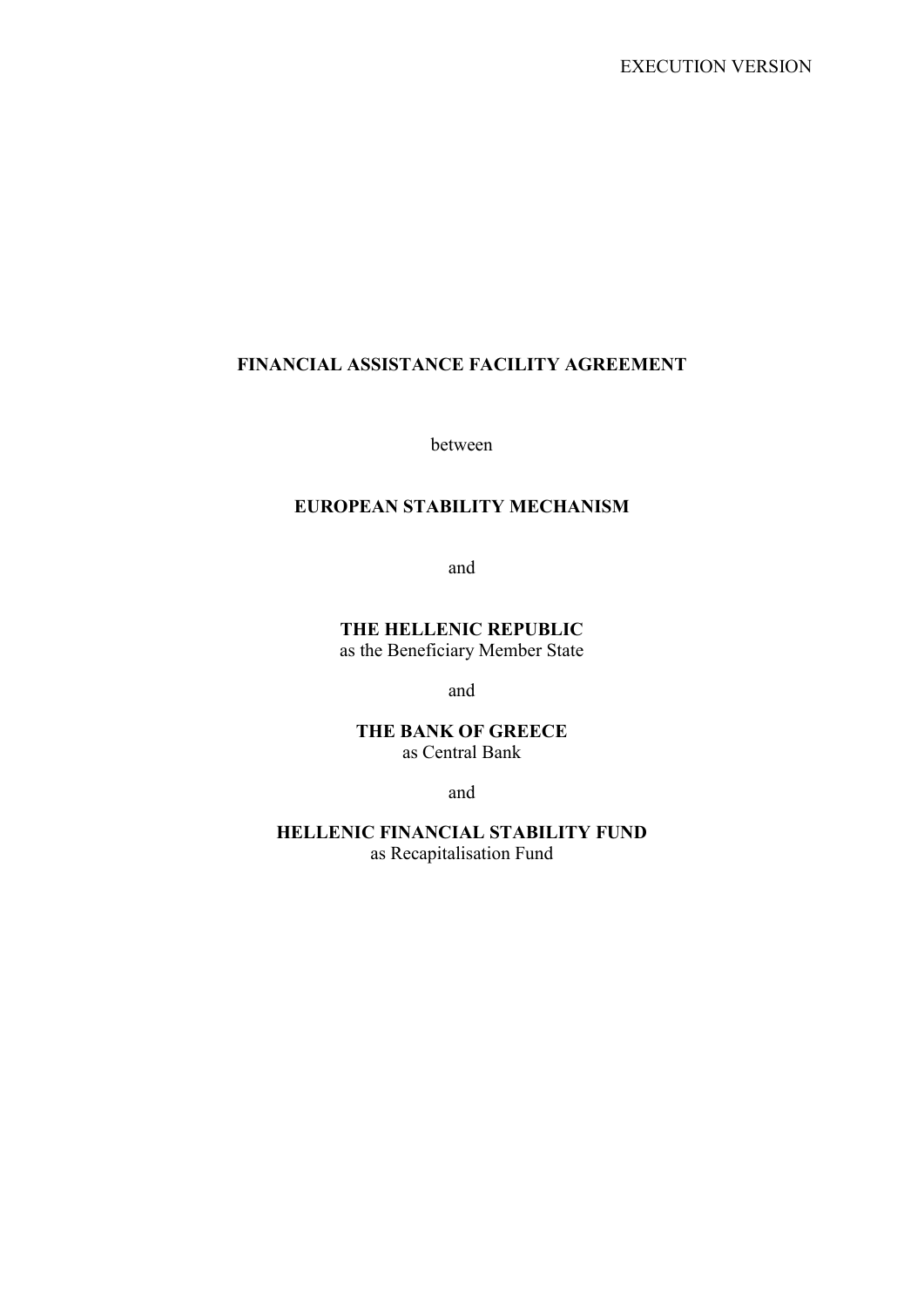# TABLE OF CONTENTS

#### Clause Page

|  | 4. Variations, Supplements or Replacements to the Facility Specific Terms 15 |  |
|--|------------------------------------------------------------------------------|--|
|  |                                                                              |  |
|  |                                                                              |  |
|  |                                                                              |  |
|  |                                                                              |  |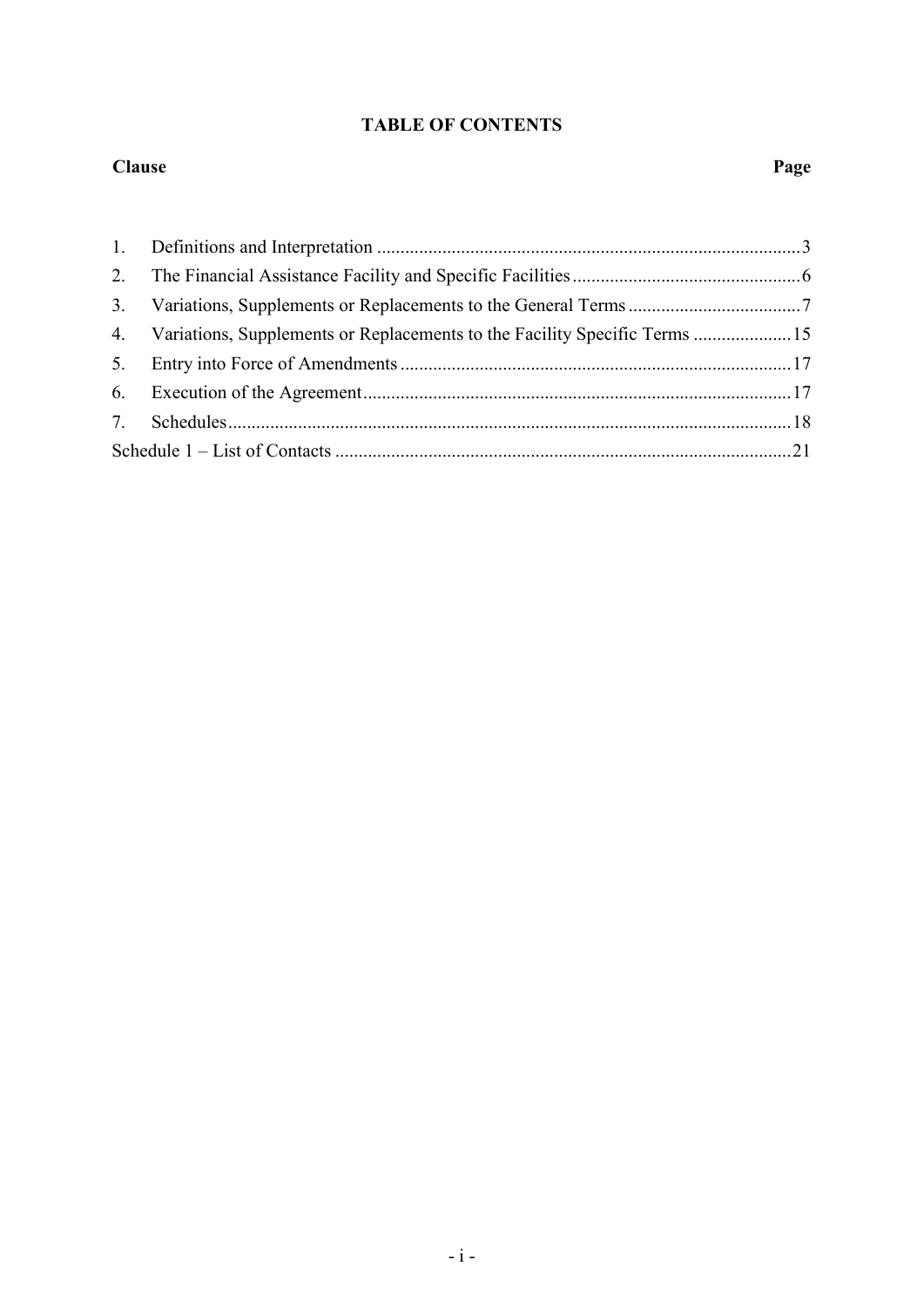#### THIS FINANCIAL ASSISTANCE FACILITY AGREEMENT is made by and between:

- (1) EUROPEAN STABILITY MECHANISM, an intergovernmental organisation established by the Treaty Establishing the European Stability Mechanism entered into between the euro area Member States, having offices at 6a, Circuit de la Foire Internationale, L-1347 Luxembourg, represented by Mr. Klaus Regling, Managing Director ("ESM");
- (2) THE HELLENIC REPUBLIC, represented by Mr. Euclid Tsakalotos, Minister of Finance, as the beneficiary member state (the "Beneficiary Member State");
- (3) THE BANK OF GREECE, represented by Mr. Yannis Stournaras, Governor of The Bank of Greece (the "Central Bank"); and
- (4) THE HELLENIC FINANCIAL STABILITY FUND, represented by Mr. Aristides Xenofos, CEO, and Mr. George Koutsos, Deputy CEO (the "Recapitalisation Fund"),

herein jointly referred to as the "Parties" and each of them a "Party".

#### PREAMBLE

#### WHEREAS

- (A) ESM was established by the Treaty Establishing the European Stability Mechanism entered into between the euro area Member States (the "ESM Treaty") for the purpose of mobilising funding and providing stability support for the benefit of ESM Members which are experiencing, or are threatened by, severe financial problems, if indispensable to safeguard the financial stability of the euro area as a whole and of its member states.
- (B) ESM may grant financial assistance under financial assistance facility agreements by way of loan disbursements under precautionary conditioned credit lines or enhanced conditions credit lines, loans to ESM Members under macro-economic adjustment programmes, facilities to finance the recapitalisation of financial institutions in a state which is an ESM Member, facilities to finance direct recapitalisation of institutions in a state which is an ESM Member, facilities for the purchases of bonds of an ESM Member in the primary or secondary markets, all subject to strict conditionality appropriate to the financial instrument(s) chosen (each such loan or disbursement under such a financial assistance facility agreement being a "Financial Assistance").
- (C) ESM shall finance the making of Financial Assistance by issuing or entering into bonds, notes, commercial paper, debt securities or other financing arrangements ("Funding Instruments") in order to fund Financial Assistance on a pooled basis or on a dedicated matched-funding basis or out of the Liquidity Buffer, as appropriate. The Funding Instruments shall be issued or entered into either on a stand-alone basis or pursuant to one or more debt issuance programmes (each an "ESM Debt Issuance Programme") in accordance with the ESM Borrowing Guidelines.
- (D) The Beneficiary Member State addressed a request for stability support in the form of a loan facility to the Chairperson on 8 July 2015.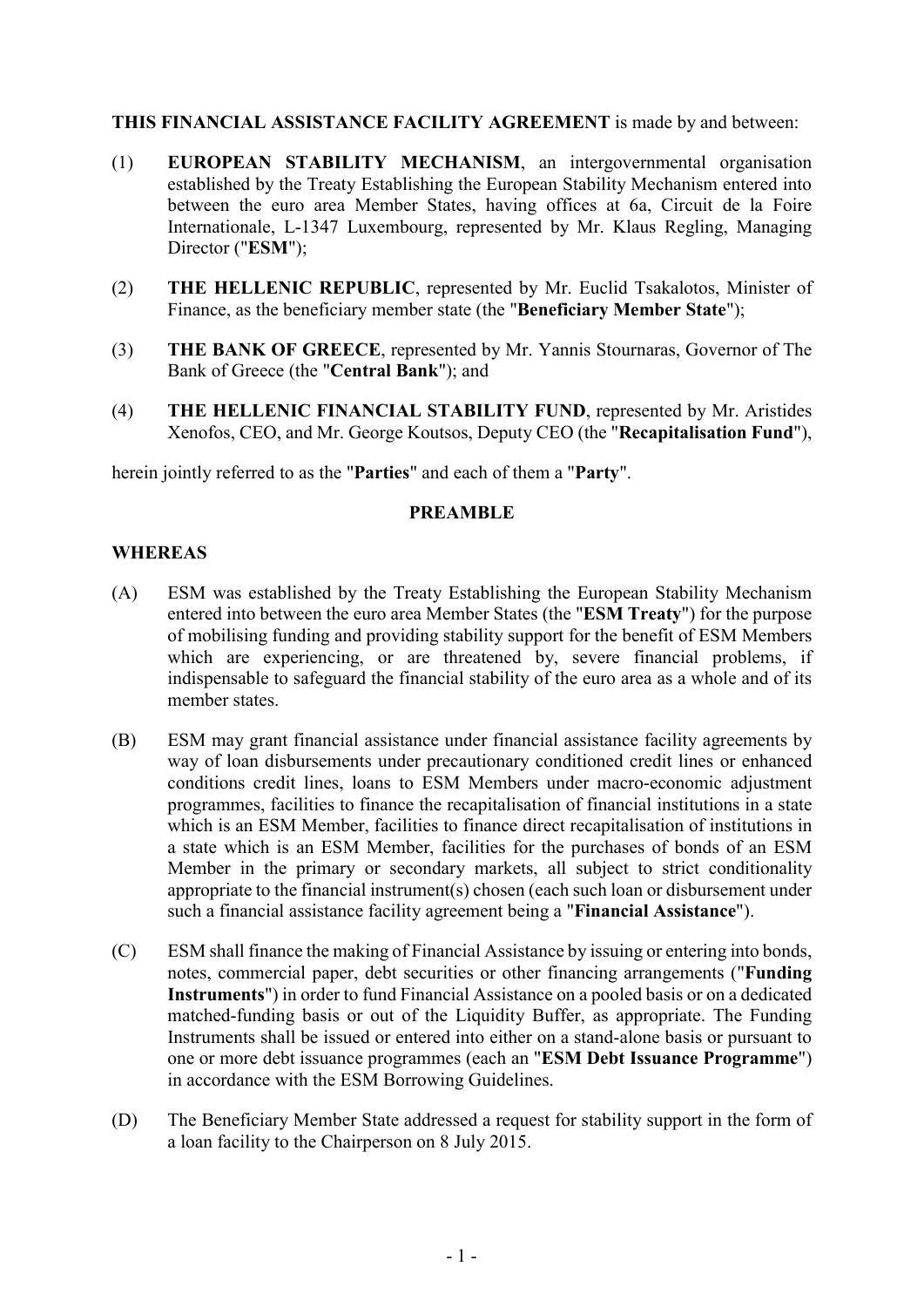- (E) The Beneficiary Member State has addressed a similar request for financial assistance to the IMF in accordance with Recital (8) of the ESM Treaty. The definitive Aggregate Financial Assistance Amount and Aggregate Loan Facility Amount to be made available by ESM to the Beneficiary Member State shall be determined in light of the amount of financial assistance to be provided by the IMF and shall be set out in a written notice from ESM to the Beneficiary Member State, the Central Bank and the Recapitalisation Fund and counter-signed by and on behalf of the Beneficiary Member State, the Central Bank and the Recapitalisation Fund.
- (F) On 10 July 2015, the European Commission, in liaison with the ECB, assessed (i) the existence of a risk to the financial stability of the euro area as a whole or of its member states, (ii) whether the public debt of the Beneficiary Member State was sustainable*,* and (iii) the actual or potential financing needs of the Beneficiary Member State, and on the basis of such assessment the Board of Governors decided in principle to grant stability support to the Beneficiary Member State in the form of a Loan Facility.
- (G) On 19 August 2015, a Memorandum of Understanding was entered into between the European Commission (on behalf of ESM and with the approval of its Board of Governors) and the Beneficiary Member State. The financial assistance to be provided to the Beneficiary Member State under this Agreement, including the Facility Specific Terms shall be dependent upon compliance by the Beneficiary Member State with the measures set out in the Memorandum of Understanding.
- (H) On 19 August 2015, the Board of Governors adopted the proposal of the Managing Director for a financial assistance facility agreement, including the financial terms and conditions applicable thereto and the choice of instruments, and the Board of Directors has approved this Agreement.
- (I) The release of Financial Assistance under this Agreement (other than the release of the first Tranche of Financial Assistance under this Agreement which has already been approved by the Board of Directors), including the Facility (as defined below), shall, unless otherwise specified, be conditional upon the Board of Directors deciding, on the basis of reports from the European Commission (in liaison with the ECB) in accordance with Article 13(7) of the ESM Treaty, that the Beneficiary Member State has complied with the conditionality attached to this Agreement, including compliance with the measures set out in the Memorandum of Understanding.
- (J) It is acknowledged and agreed that the Central Bank is a party to this Agreement for the purpose of receiving disbursements on behalf of the Beneficiary Member State.
- (K) Appropriate measures related to the prevention of, and the fight against, fraud, corruption and other irregularities affecting any Financial Assistance shall be provided for and implemented by the authorities of the Beneficiary Member State.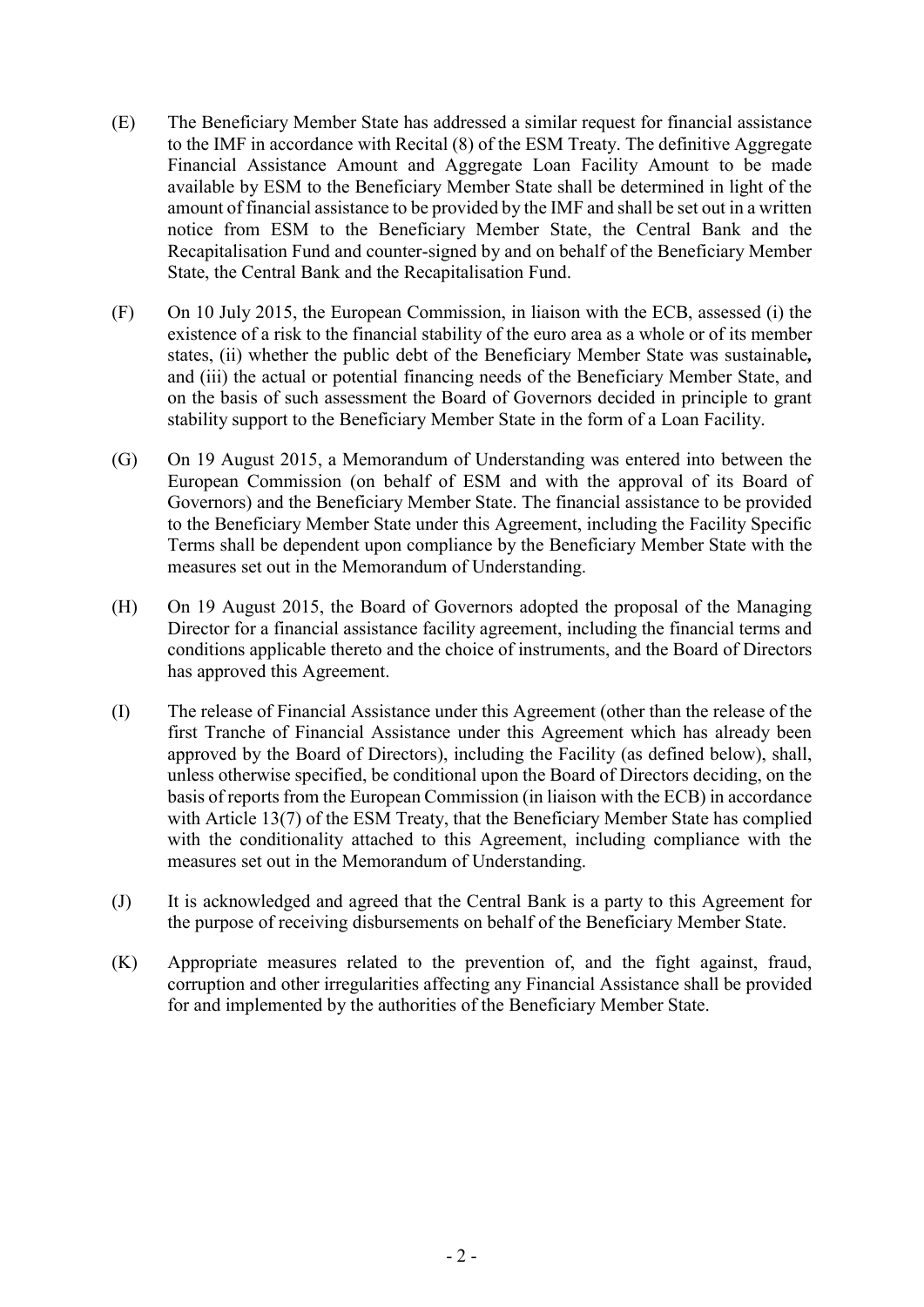### Now, therefore, the Parties hereto have agreed as follows:

## 1. DEFINITIONS AND INTERPRETATION

- 1.1 Subject to Clauses 1.2 to 1.5 below, Clause 2 (*Definitions and Interpretation*) of the General Terms shall apply to this Financial Assistance Facility Agreement.
- 1.2 In this Financial Assistance Facility Agreement the following capitalised terms shall have the following meanings:

"Aggregate Financial Assistance Amount" means up to EUR 86,000,000,000, provided that the definitive Aggregate Financial Assistance Amount shall be determined in light of the amount of financial assistance to be provided by the IMF and shall be set out in a written notice from ESM to the Beneficiary Member State, the Central Bank and the Recapitalisation Fund and counter-signed by and on behalf of the Beneficiary Member State, the Central Bank and the Recapitalisation Fund.

"Aggregate Loan Facility Amount" means the Aggregate Financial Assistance Amount.

"Applicable Facility" means the Facility specified in Clause 2.2 of this Financial Assistance Facility Agreement.

"Assisted Institution" means an Institution which has been the beneficiary of Financial Assistance provided by ESM for the purposes of recapitalising financial institutions and/or covering bank resolution costs.

"Availability Period" means, in relation to the Facility, the period commencing on and including the date when the Facility enters into force and ending on (and including) the Availability Period Termination Date.

"Availability Period Termination Date" means 20 August 2018.

"Competent Authority" means, in relation to a Disbursement made for the purpose of:

- (a) Financing the recapitalisation of financial institutions, either the ECB (acting in its supervisory function under Regulation 1024/2013) or the Central Bank, as applicable.
- (b) Covering bank resolution costs, the relevant Resolution Authority for that bank resolution operation.

"Debt Agency" means the Public Debt Management Agency of the Beneficiary Member State.

"Designated Euro Account" means, for any Disbursement made in cash, the euro account of the Beneficiary Member State with the Central Bank having initially the following account details:  $[\bullet]$ <sup>1</sup> provided that the Designated Euro Account may be temporarily or permanently changed by written notice by the Central Bank, as instructed by the Beneficiary Member State, to ESM and the ECB advising of such

<sup>&</sup>lt;sup>1</sup> The account details are intentionally left blank for publication purposes.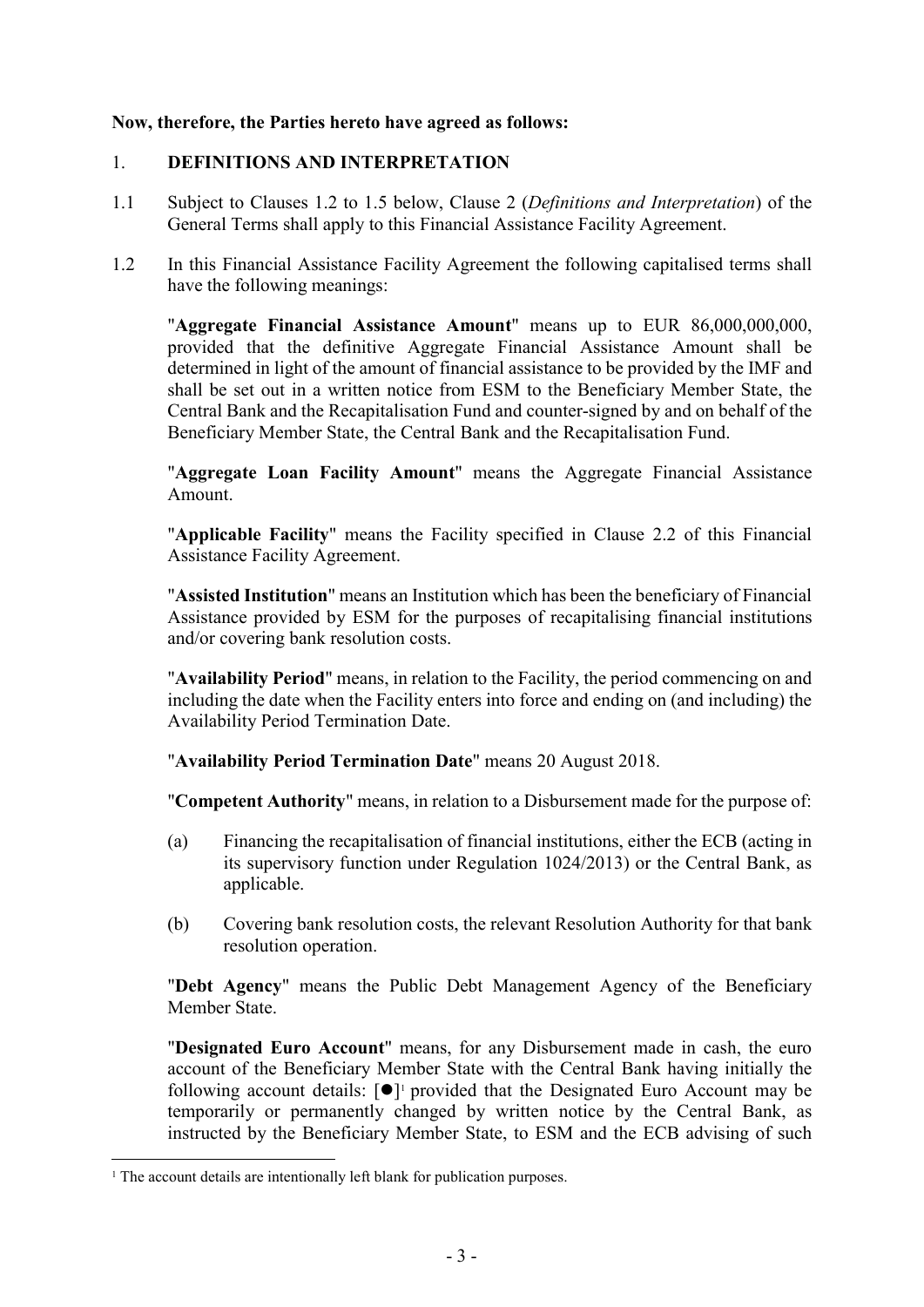change (with a copy addressed to the Beneficiary Member State) at the latest two (2) Business Days prior to the Disbursement Date for the first Disbursement to be made to the changed account.

"Euro Summit Statement" means the statement of the Euro Summit dated 12 July 2015.

#### "EFSF Agreement" means any of:

- (a) the Master Financial Assistance Facility Agreement dated 15 March 2012 between EFSF, the Beneficiary Member State and the Central Bank, and the Recapitalisation Fund as amended on 12 December 2012, 19 December 2014 and 27 February 2015;
- (b) the Bond Interest Facility Agreement dated 1 March 2012 between EFSF, the Beneficiary Member State and the Central Bank, as amended and supplemented by the amendment agreement signed on 12 December 2012;
- (c) the Private Sector Involvement Liability Management Facility Agreement dated 1 March 2012 between EFSF, the Beneficiary Member State and the Central Bank, as amended and supplemented by the amendment agreement signed on 12 December 2012;
- (d) the Co-financing Agreement dated 9 March 2012 between EFSF, the Beneficiary Member State, Wilmington Trust (London) Limited as Bond Trustee, the Central Bank as Common Paying Agent and as Bond Paying Agent; and
- (e) any document or agreement arising out of or in connection with any agreement listed in paragraphs (a) to (d) above or described in such agreement as forming part of that agreement.

"Facility Specific Terms" means the standard facility terms which apply to a particular category of facility as set out in the Standard ESM Facility Specific Terms signed by the Parties for the purpose of authentication on the date hereof.

"General Terms" means the General Terms for ESM Financial Assistance Facility Agreements signed by the Parties for the purpose of authentication on the date hereof.

"GLF" means the EUR 80,000,000,000 loan facility agreement dated 8 May 2010, as amended on 14 June 2011, 27 February 2012 and 19 December 2012, between the Beneficiary Member State, the Central Bank, the Kingdom of Belgium, Ireland, the Kingdom of Spain, the French Republic, the Italian Republic, the Republic of Cyprus, the Grand Duchy of Luxembourg, the Republic of Malta, the Kingdom of the Netherlands, the Republic of Austria, the Portuguese Republic, the Republic of Slovenia, the Slovak Republic, the Republic of Finland and KfW (acting in the public interest, subject to the instructions of and with the benefit of the guarantee of the Federal Republic of Germany) which provides stability support to Greece in an intergovernmental framework via pooled bilateral loans.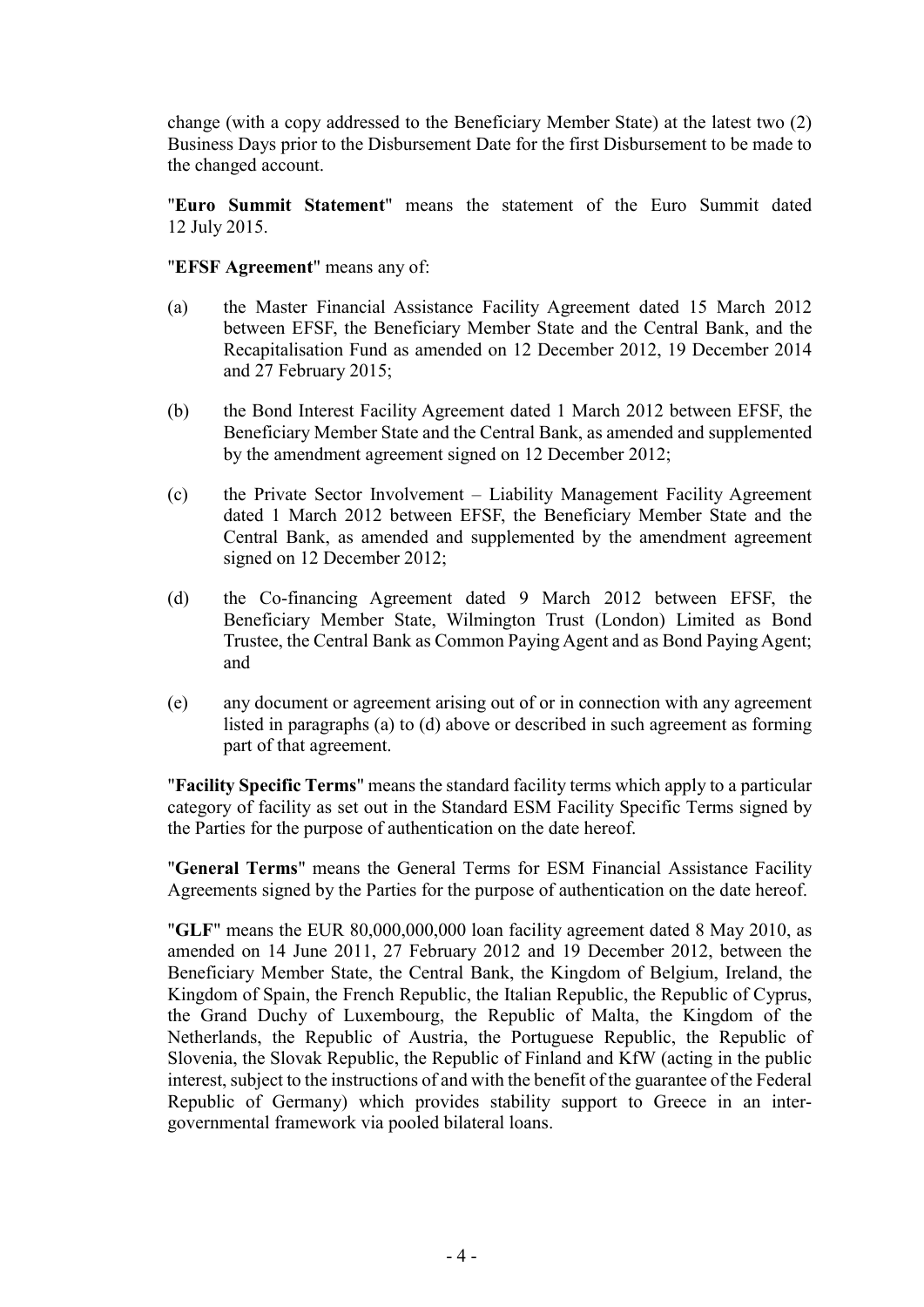"Legal Officer" means the Legal Advisor to the State at the Ministry of Finance of the Beneficiary Member State.

"Maximum Average Maturity" means 32.5 years.

"Minimum Cancellation Amount" means EUR 100,000,000.

"Minimum Voluntary Prepayment Amount" means EUR 100,000,000.

"MoU" means the Memorandum of Understanding (as the same may be amended or supplemented from time to time) entered into between the Commission on behalf of ESM, the Beneficiary Member State and the Central Bank on 19 August 2015.

"New Greek Bonds" means the sovereign bonds issued by the Beneficiary Member State in connection with the Voluntary Liability Management Transaction.

"Privatisation Fund" means an independent fund as described in the Euro Summit Statement, to be established by the Beneficiary Member State to hold valuable Greek assets and which will monetise such assets through privatisations and other means.

"Privatisation Fund Party" means the Privatisation Fund, if the Privatisation Fund is a person, and/or any other person forming part of the corporate or governance structure giving effect to the Privatisation Fund and/or to the elements of the Euro Summit Statement that relate to the Privatisation Fund including any entity established for the purpose of holding directly or indirectly any Capital Instruments the acquisition price of which has been financed in whole or in part using Financial Assistance provided under this Agreement.

"Recapitalisation Fund Boards" means each of the Executive Board and General Council of the Recapitalisation Fund.

"Relationship Framework Agreement" means an agreement between the Recapitalisation Fund and an Assisted Institution, setting out a framework in relation to various aspects of the relationship between the parties to such agreement, including in relation to the governance of such Assisted Institution and its implementation of the Restructuring Plan relevant to it.

"Resolution Fund" means the national resolution fund or a national financing arrangement established in accordance with the BRRD.

"Resolution Fund Laws" means the laws and/or regulations constituting the Resolution Fund and/or setting out the parameters under which the Resolution Fund may manage or participate in the re-organisation or resolution of Institutions, as such laws or regulations may be amended, supplemented or replaced from time to time.

"Resolution Loan" means any loan or other arrangement under which the Recapitalisation Fund lends or contributes funds to the Resolution Fund, and which is made using Financial Assistance provided to the Recapitalisation Fund (whether directly from ESM or indirectly via the Beneficiary Member State), for the purposes of covering bank resolution costs.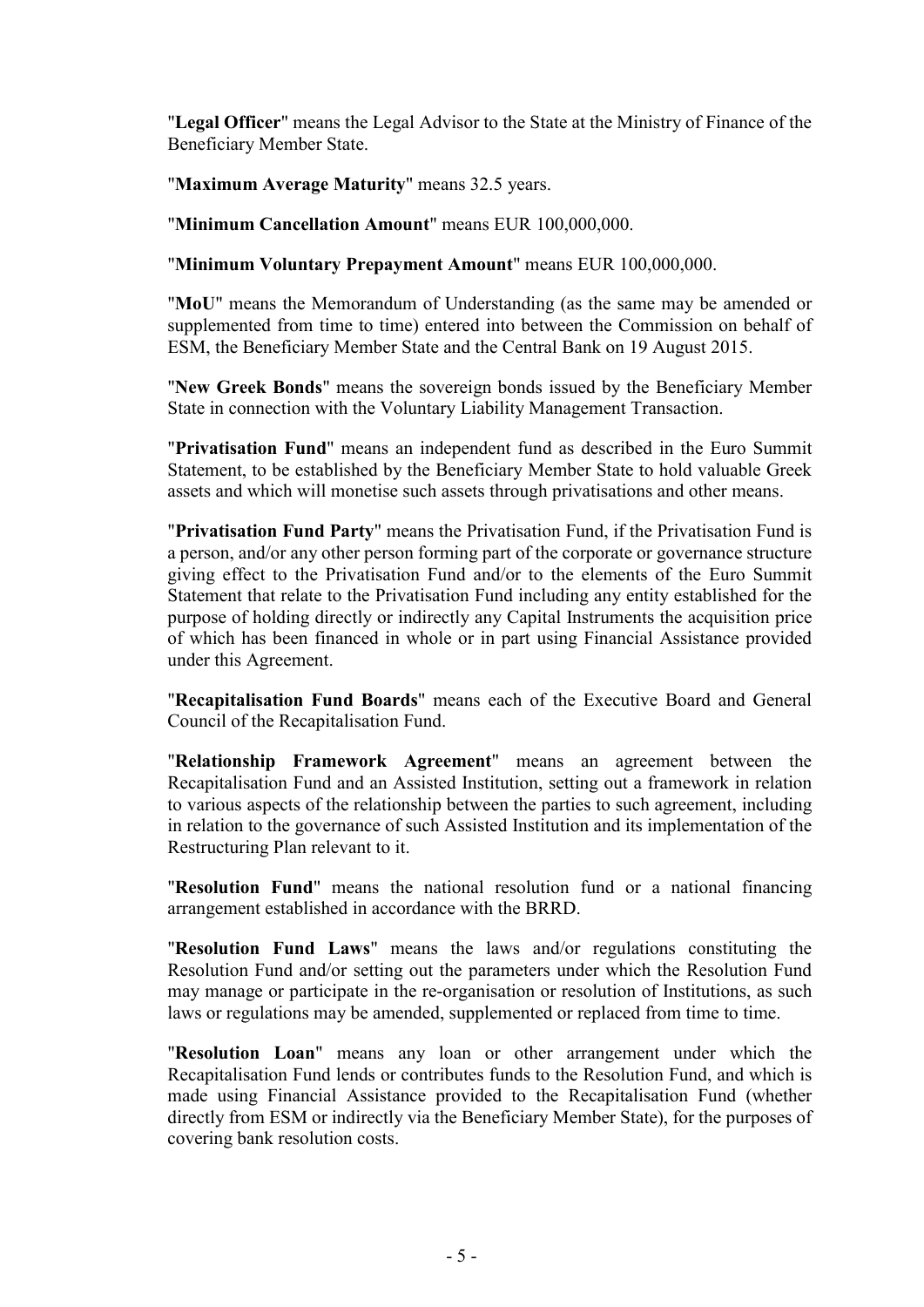"Stepped Disbursement Procedure" means the procedure set out in Clause  $4.1(b)(ii)$ of the Financial Assistance Facility Agreement, under which, following approval of a Tranche or Sub-Tranche, Disbursements under that Tranche or Sub-Tranche may be made available over an extended period subject to further conditions.

"Sub-Tranche" means, for any Tranche, a sub-total of that Tranche as set out in the Acceptance Notice for that Tranche; a Sub-Tranche may be disbursed in one or more Disbursements.

"Voluntary Liability Management Transaction" means the voluntary liability management transaction implemented by way of voluntary bond exchange entered into between Greece and certain private sector investors as described in the statement of the Euro Summit dated 26 October 2011.

- 1.3 The General Terms and, in respect of the Facility referred to in Clause 2.2 of this Financial Assistance Facility Agreement, the relevant Facility Specific Terms shall be incorporated into this Financial Assistance Facility Agreement subject to any variation, supplement or replacement of (a) the General Terms set out in Clause 3 of this Financial Assistance Facility Agreement or (b) the relevant Facility Specific Terms set out in Clause 4 of this Financial Assistance Facility Agreement.
- 1.4 Clause 1.2 of the General Terms and Clause 4 of the Introductory Provisions to the Facility Specific Terms shall apply in the event of any inconsistency or conflict between this Financial Assistance Facility Agreement, the General Terms and the Facility Specific Terms.
- 1.5 If the Board of Directors adopts new General Terms or Facility Specific Terms or adopts any amendments to the General Terms or Facility Specific Terms, these shall not be incorporated automatically into this Financial Assistance Facility Agreement. If ESM and each of the Parties to this Financial Assistance Facility Agreement intend to incorporate into this Financial Assistance Facility Agreement the new or amended General Terms or Facility Specific Terms, this shall be effected by an amendment in writing to this Financial Assistance Facility Agreement entered into pursuant to Clause 5 of this Financial Assistance Facility Agreement (following the receipt of all approvals required under the ESM Treaty to authorise such amendment).

## 2. THE FINANCIAL ASSISTANCE FACILITY AND SPECIFIC FACILITIES

- 2.1 ESM makes available to the Beneficiary Member State under this Financial Assistance Facility Agreement a financial assistance facility (the "Financial Assistance Facility") in the Aggregate Financial Assistance Amount subject to the terms and conditions of the MoU, the General Terms and the relevant Facility Specific Terms. The Financial Assistance Facility may be made available by ESM to the Beneficiary Member State by way of Financial Assistance. The aggregate principal amounts outstanding of the Financial Assistance under all Facilities shall not at any time exceed the Aggregate Financial Assistance Amount.
- 2.2 The Financial Assistance Facility is in the form of a Loan Facility having a maximum Aggregate Loan Facility Amount equal to the Aggregate Financial Assistance Amount, such Loan Facility being on the terms and subject to the conditions specified in the Facility Specific Terms entitled "Section 1: Loan Facility: Facility Specific Terms"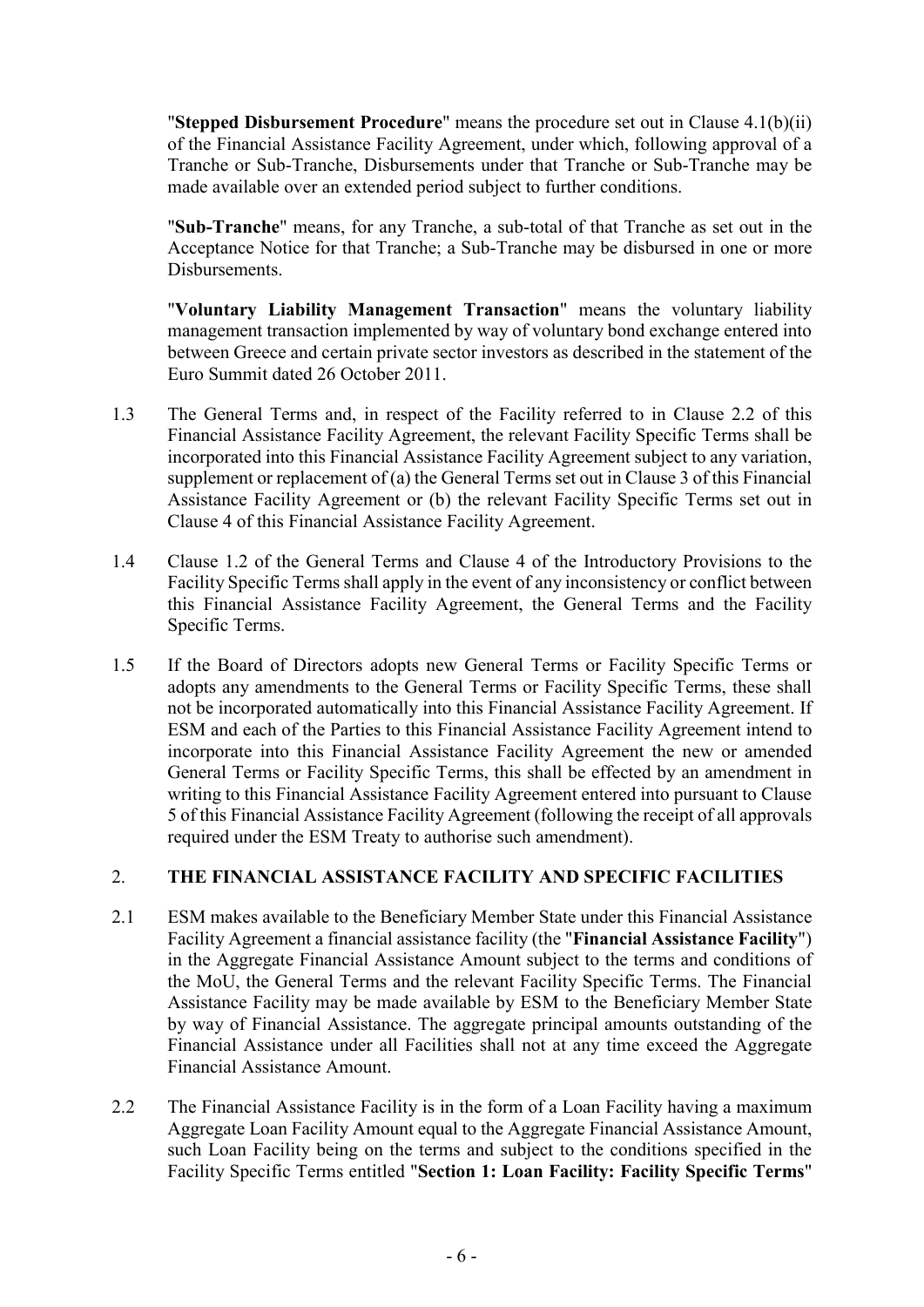(the "Facility"), provided that provisions from other Sections of the Facility Specific Terms may apply as set out in this Agreement.

- 2.3 ESM shall not be authorised to provide any Financial Assistance under a Facility other than in accordance with and upon the terms of the Agreement. The Beneficiary Member State shall not be under any obligation to make a Request for Funds under a Facility or to acknowledge any Acceptance Notice.
- 2.4 The Preamble and the Schedules to each document which comprise part of the Agreement do and shall hereafter form an integral part of the Agreement.

# 3. VARIATIONS, SUPPLEMENTS OR REPLACEMENTS TO THE GENERAL TERMS

The following variations, supplements or replacements shall apply in relation to the General Terms:

#### 3.1 General

- (a) Each reference to "the Applicable Facilities" in the General Terms shall be read as a reference to "the Applicable Facility".
- (b) Each reference to "the Facilities" in the General Terms shall be read as a reference to "the Facility".

#### 3.2 Definitions

In Clause 2 (*Definitions and Interpretation*) of the General Terms:

- (a) the definition of "Acceptance Notice" shall be read as though, after the words "*setting out the amount and the provisional financial terms of the Financial Assistance under the relevant Tranche*", it included the word "*, Sub-Tranche*".
- (b) the definition of "Restructuring Plan" shall be read as though it comprised the following:

"*"Restructuring Plan" means a plan to restore the long-term viability of an Assisted Institution after recapitalisation and restructuring, as approved by DG Competition.*"

(c) the definition of "Tranche" shall be read as though, after the words "*a Tranche may be disbursed in one or more*", it included the words "*Sub-Tranches or*".

#### 3.3 Requests, Disbursements and Conditions to Disbursement

In addition to the provisions of Clause 5 (*Requests, Disbursements and Conditions to Disbursements*) of the General Terms, the following provisions shall apply:

(a) (*Payment to certain accounts*) Clause 5.12.1 of the General Terms shall be read as though, after the words "*transfer the Net Disbursement Amount on the Disbursement Date to the Designated Euro Account of the Beneficiary Member*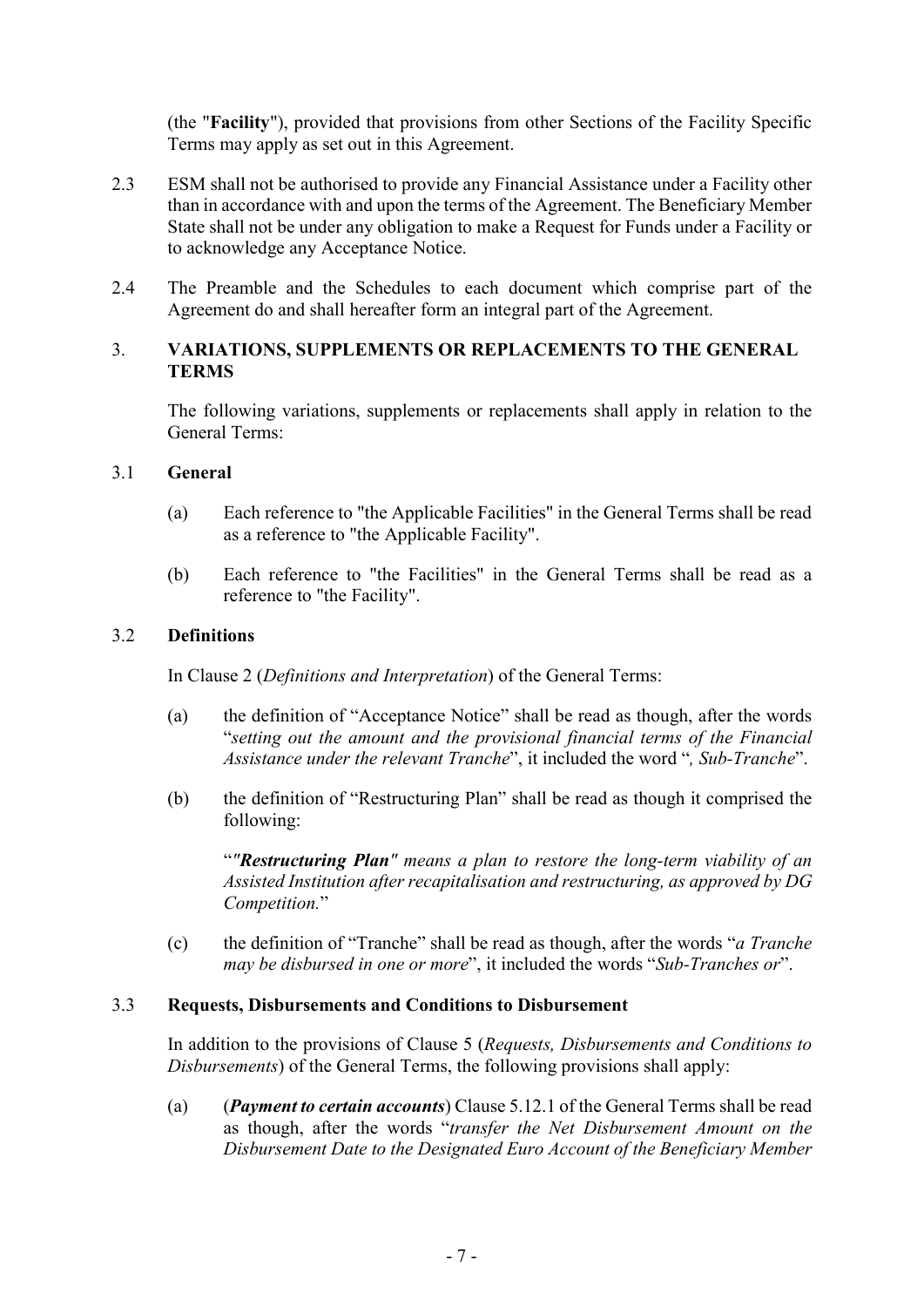*State,*", it included the words "*or such other account as set out in the relevant Acceptance Notice*".

(b) (*Custody fees*) Clause 5.7 of the General Terms shall be read as though, after the words "*including any financing costs, margin, Negative Carry, losses, costs, hedging costs*", it included the words "*, custody or holding costs,*".

## 3.4 Undertakings

In addition to the undertakings set out in Clause 6 (*Representations, Warranties and Undertakings*) of the General Terms, until such time as all commitments of ESM under the Agreement have ceased, all Financial Assistance has been fully reimbursed and all interest and additional amounts (if any) due under the Agreement have been fully paid, the following undertakings shall apply:

- (a) (*Recapitalisation Fund Boards observer*) The Beneficiary Member State and the Recapitalisation Fund respectively undertake that in the event that a disbursement of Financial Assistance is disbursed directly to the Recapitalisation Fund (at the request of the Beneficiary Member State) or the Beneficiary Member State uses a disbursement of Financial Assistance to provide financing to the Recapitalisation Fund, then, during the period when such Financial Assistance is outstanding and has not been reimbursed, the Beneficiary Member State shall procure and the Recapitalisation Fund shall permit ESM to appoint an observer to observe the discussions of each Recapitalisation Fund Board, provided that:
	- (i) ESM's observer shall not be required to observe every or any discussion of either Recapitalisation Fund Board and may select which discussions to observe in its discretion; and
	- (ii) such observer shall enter into a confidentiality undertaking with the Recapitalisation Fund in the customary form (if any) required by the Recapitalisation Fund.
- (b) (*Changes to Recapitalisation Fund Laws*) The Beneficiary Member State undertakes that:
	- (i) any changes which are needed to any Recapitalisation Fund Laws or to other laws or regulations of the Beneficiary Member State, in order to give full effect to the obligations of any of the Beneficiary Member State and the Recapitalisation Fund under the Agreement, the Resolution Fund under any Resolution Loan, or to give full effect to the MoU, including, without limitation, to:
		- (A) provide security to ESM or to confer on ESM valid, enforceable and irrevocable third party rights (if applicable); or
		- (B) perform undertakings (including information undertakings),

shall be promptly implemented following consultation with ESM (in consultation with the Commission, ECB and, where appropriate, the IMF); and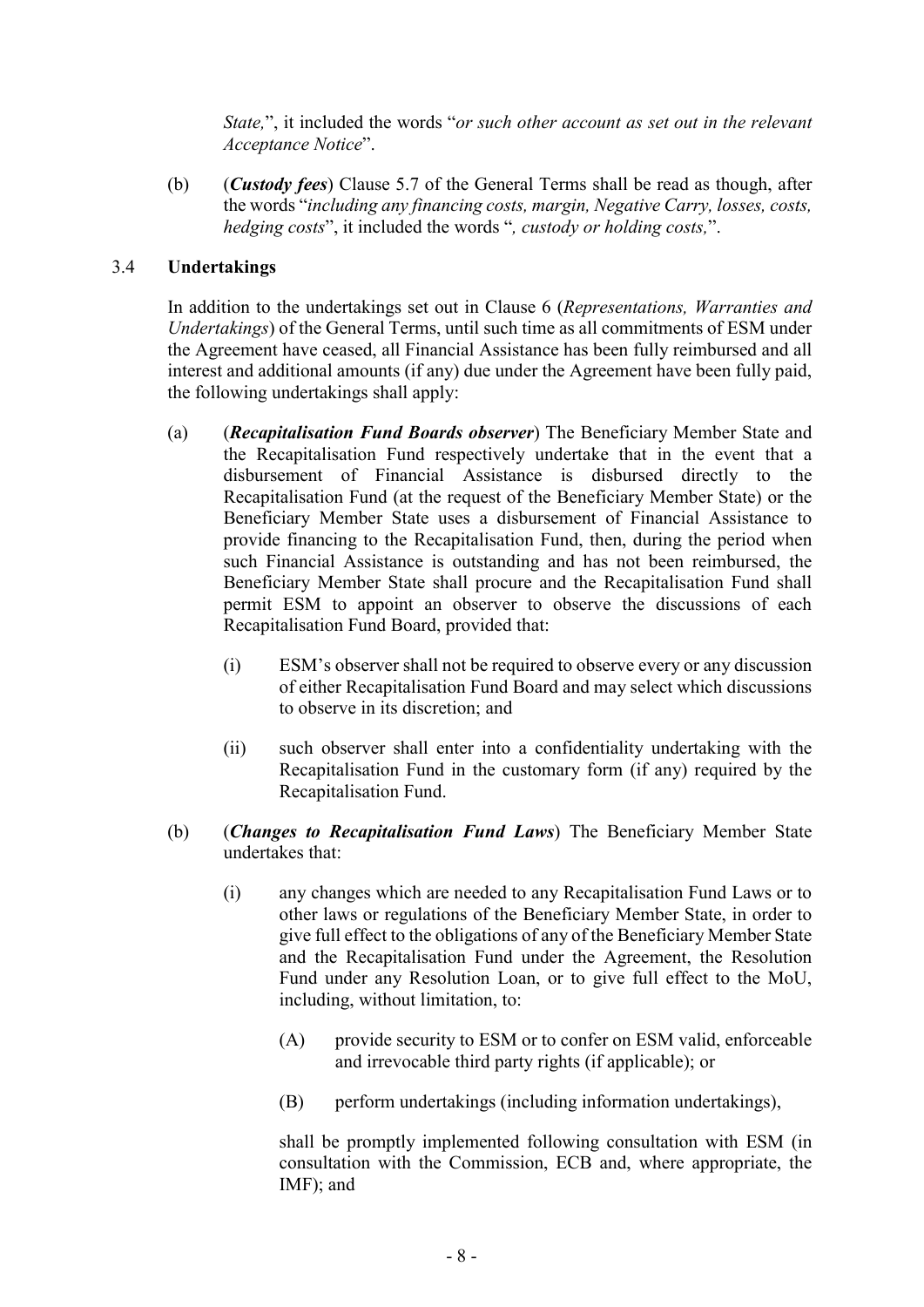- (ii) other than as required:
	- (A) under paragraph (i) above; and/or
	- (B) in order to give effect to any directive, regulation or other law of the EU,

it shall not make any change to any Recapitalisation Fund Law where such change to the relevant Recapitalisation Fund Law adversely affects ESM's rights or interests under the Agreement.

- (c) (*Assisted Institutions*) The Recapitalisation Fund undertakes, in relation to each Assisted Institution, to preserve and enforce the Recapitalisation Fund's rights, comply with its obligations and pursue actions and defend claims in relation to or arising out of or in connection with:
	- (i) its shareholding in that Assisted Institution;
	- (ii) the Relationship Framework Agreement relevant to that Assisted Institution (including, without limitation, in relation to any powers which the Recapitalisation Fund may have to review and change the boards and committees of that Assisted Institution); and
	- (iii) any Subscription Agreement or Pre-Subscription Agreement relevant to that Assisted Institution.
- (d) (*Entry to Resolution Loans*) The Recapitalisation Fund undertakes not to enter into any Resolution Loan unless:
	- (i) the terms of such Resolution Loan:
		- (A) include ESM as a third party beneficiary with full rights to enforce all rights and interest of the Recapitalisation Fund and all covenants, undertakings, representations and warranties of the Resolution Fund (or, if this is not possible under the laws of the Beneficiary Member State, provide rights of equivalent effect, provided that this shall not reduce the obligations of the Beneficiary Member State under Clause 3.4(e) below);
		- (B) entitle the Recapitalisation Fund to assign any of its rights and interest under the Resolution Loan to ESM (as set out in Clause  $3.5(b)(i)$  below); and
		- (C) include an undertaking from the Resolution Fund substantially on the terms of Clause 6.2.6 of the General Terms (provided that such undertaking shall refer to the Resolution Fund where that Clause refers to the Recapitalisation Fund, and to resolution operations where that Clause refers to recapitalisation operations).
	- (ii) it has provided a form of the Resolution Loan agreement to ESM and ESM has confirmed that the form of Resolution Loan agreement is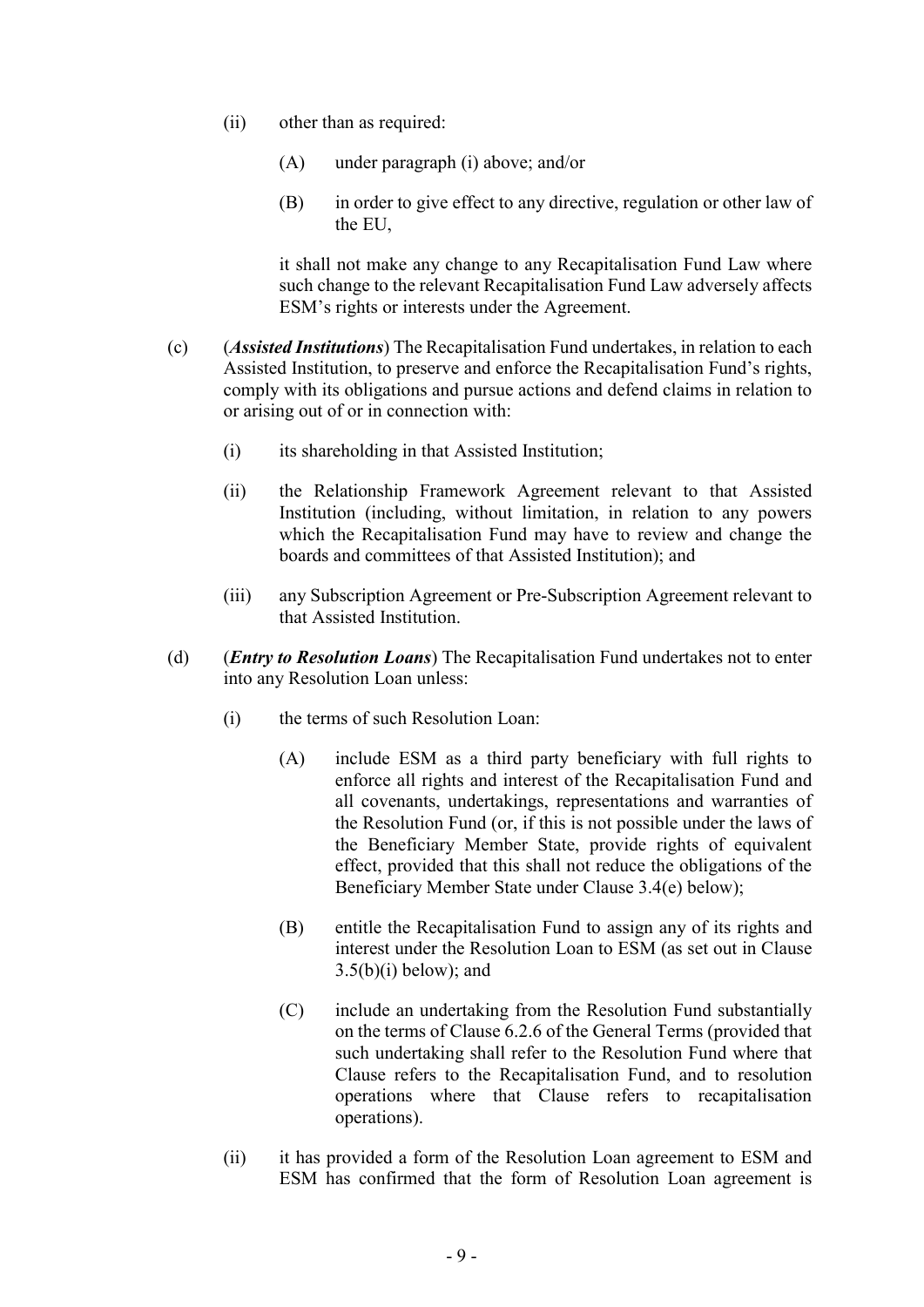satisfactory to ESM in relation to the aspects set out in paragraphs (A) to (C) above (inclusive).

- (e) (*Changes to Resolution Fund Laws*) The Beneficiary Member State undertakes that:
	- (i) any changes which are needed to any Resolution Fund Laws or to other laws or regulations of the Beneficiary Member State, in order to give full effect to the obligations of any of the Beneficiary Member State and the Resolution Fund under any Resolution Loan, including, without limitation, to:
		- (A) perform its repayment and other obligations under any Resolution Loan; and
		- (B) ensure that contributions of Institutions to the Resolution Fund may be directed specifically toward meeting the Resolution Fund's obligations under any Resolution Loan,

shall be promptly implemented following consultation with ESM (in consultation with the Commission, ECB and, where appropriate, IMF); and

- (ii) other than as required:
	- (A) under paragraph (i) above; and/or
	- (B) in order to give effect to any directive, regulation or other law of the EU,

it shall not make any change to any Resolution Fund Law where such change to the relevant Resolution Fund Law adversely affects ESM's rights or interests under the Agreement.

- (f) (*Privatisation Fund*) Each of the Beneficiary Member State, the Central Bank and the Recapitalisation Fund undertakes that, upon request by ESM, it shall (and the Beneficiary Member State shall procure that the Privatisation Fund will) promptly enter into such amendments and/or supplements to this Agreement (or such other arrangements) as ESM may reasonably require, to take account of the legal and economic nature of the Privatisation Fund and give effect to the Euro Summit Statement, including, without limitation:
	- (i) to include as a party to this Agreement (or to other agreements with ESM) any Privatisation Fund Party as ESM may require;
	- (ii) to include in the Agreement obligations upon the Beneficiary Member State, the Recapitalisation Fund, and/or such Privatisation Fund Party as ESM may require, to make repayment of Financial Assistance by or on behalf of the Beneficiary Member State, out of or in connection with the monetisation of the Privatisation Fund's assets (through privatisations and other means) or other revenue, and to provide such other warranties, undertakings (including negative pledge and information undertakings)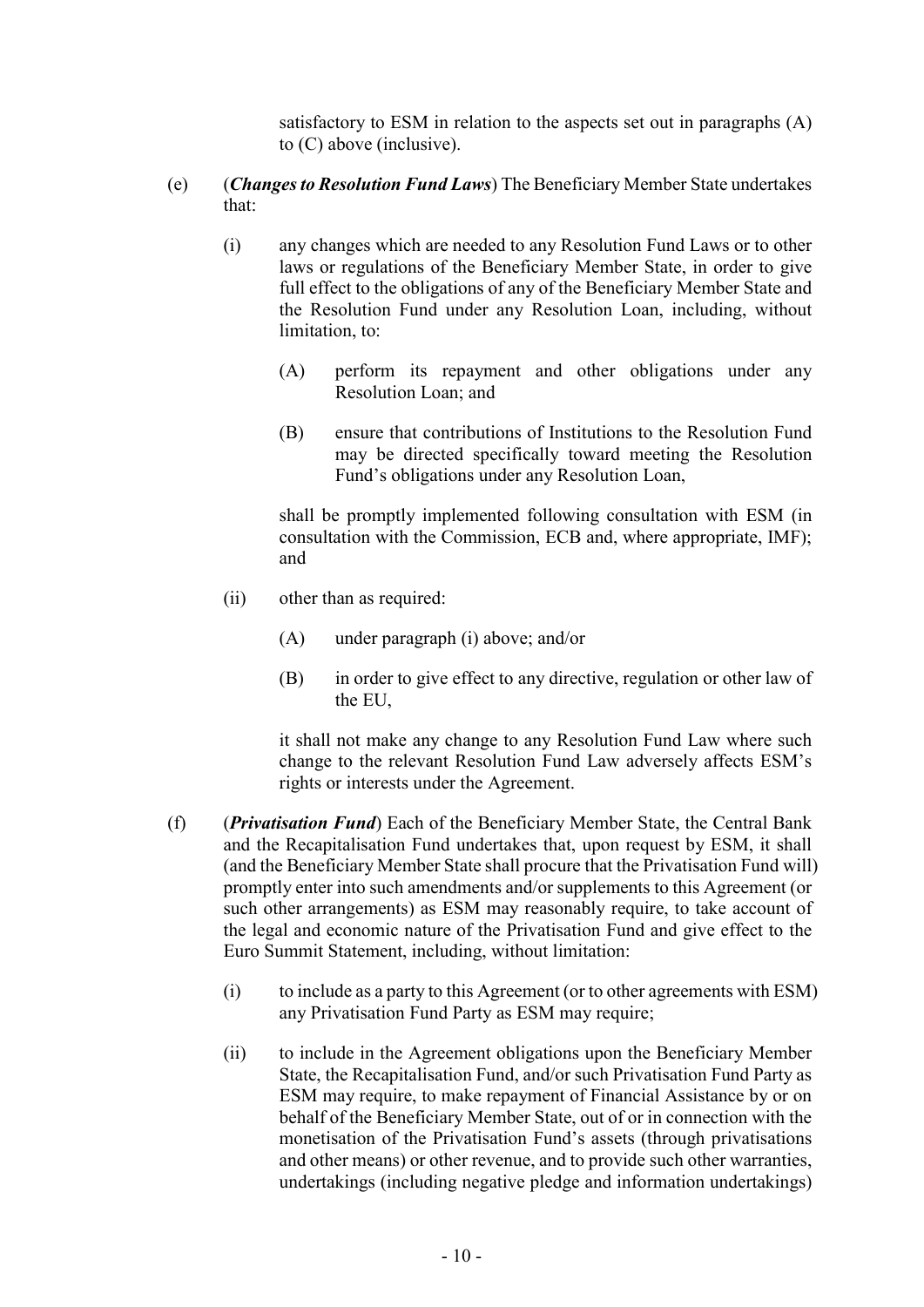or assume such other obligations or provide such other rights as ESM may require to support its position; and

(iii) to provide to ESM a guarantee and/or indemnity of the Beneficiary Member State's obligation to repay Financial Assistance, from any Privatisation Fund Party that ESM may require,

and each of the Beneficiary Member State, the Central Bank and the Recapitalisation Fund further undertakes to procure that any Privatisation Fund Party that ESM may require (in order to take account in the Agreement of the Privatisation Fund) to:

- (iv) become a party to this Agreement; and/or
- (v) assume obligations under this Agreement,

becomes a party and/or assumes such obligations in a form and substance satisfactory to ESM.

(g) (*Transfer of Institution shares*) Each of the Beneficiary Member State and the Recapitalisation Fund undertakes that the Recapitalisation Fund will not transfer any Capital Instruments to any Privatisation Fund Party without the prior written consent of ESM, in consultation with the Commission, ECB, and where appropriate, IMF.

#### 3.5 Security-related undertakings

- (a) (*Provision of security*) In Clause 6 (*Representations, Warranties and Undertakings*) of the General Terms, Clause 6.4 shall not apply and the following Clause shall apply instead:
	- "6.4 The Recapitalisation Fund undertakes, until such time as all principal under the Agreement has been fully reimbursed and all interest and additional amounts (if any) due under the Agreement have been fully paid, that upon the Recapitalisation Fund obtaining title to any Capital Instruments, and after consulting with the ESM, the Recapitalisation Fund shall without delay proceed to take all necessary actions to grant valid first ranking security over all of its rights and interest in and in relation to such Capital Instruments. Such security shall be provided:
		- 6.4.1 as security for the performance of the Recapitalisation Fund's obligations under the Agreement; and
		- 6.4.2 in a form and substance satisfactory to ESM, taking into account the national legal framework."
- (b) In addition to the undertakings set out in Clause 6 (*Representations, Warranties and Undertakings*) of the General Terms, until such time as all commitments of ESM under the Agreement have ceased, all Financial Assistance has been fully reimbursed and all interest and additional amounts (if any) due under the Agreement have been fully paid, the following further undertakings shall apply: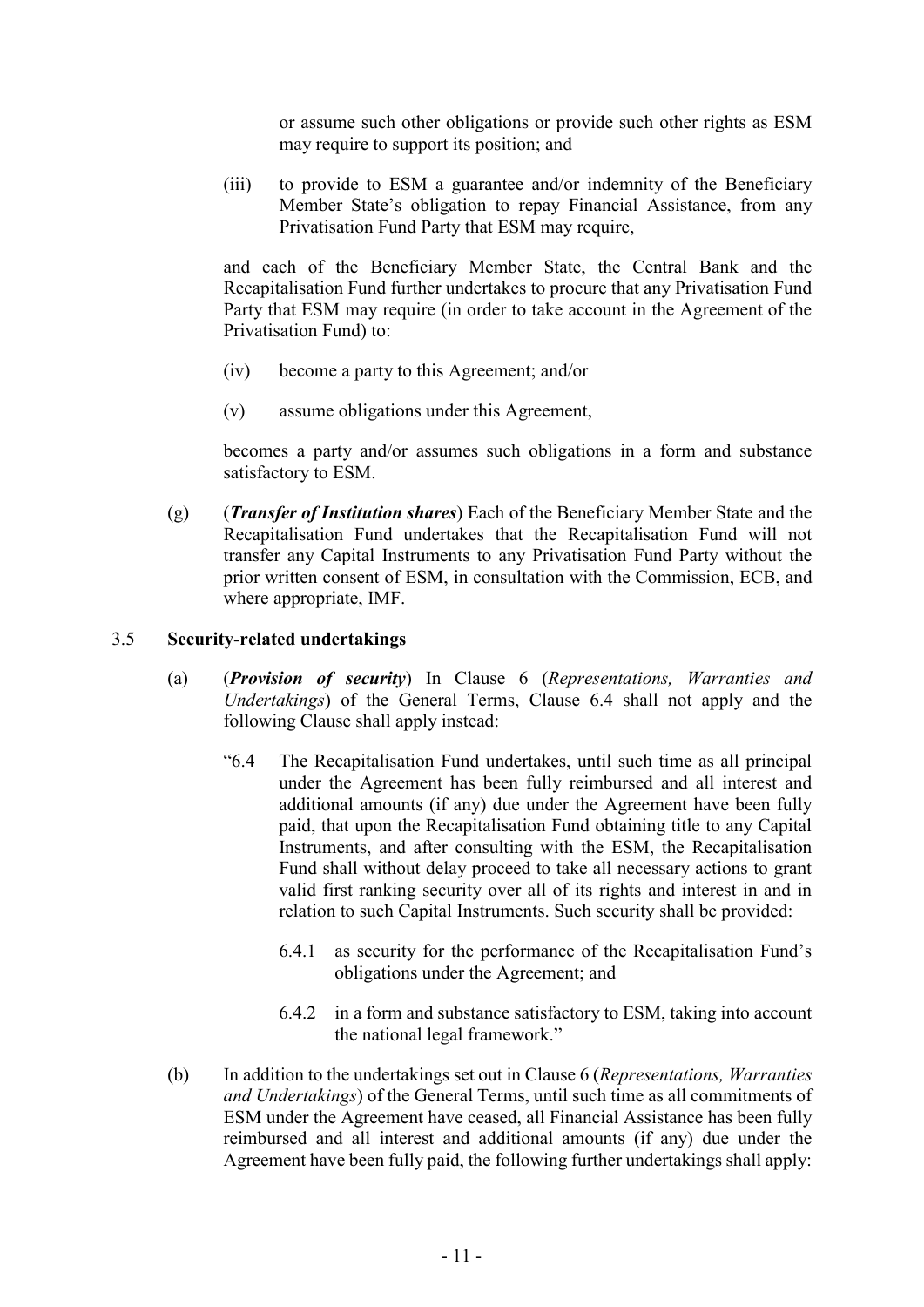- (i) (*Assignment of rights under Resolution Loan*) The Recapitalisation Fund undertakes that, until such time as all principal under the Agreement has been fully reimbursed and all interest and additional amounts (if any) due under the Agreement have been fully paid, it shall upon request by ESM assign or grant valid first ranking security to ESM over any and all rights and interest it may have in relation to any Resolution Loan and which ESM may request (or, if this is not possible under the laws of the Beneficiary Member State, provide rights of equivalent effect, provided that this shall not reduce the obligations of the Beneficiary Member State under Clause 3.4(e) above). Such assignment:
	- (A) may include, without limitation, the right to demand and receive repayment of such Resolution Loan;
	- (B) may only be requested by ESM at a time at which amounts are overdue and outstanding under this Agreement; and
	- (C) shall be in a form and substance satisfactory to ESM, acting in its discretion.

Amounts received by ESM as a result of such assignment or arrangement shall be deemed to contribute to the satisfaction of payment obligations of the Recapitalisation Fund under this Agreement, in the amount so received.

#### 3.6 Information Undertakings

In addition to the information undertakings set out in Clause 11 (*Information Undertakings*) of the General Terms, until such time as all commitments of ESM under the Agreement have ceased, all Financial Assistance has been fully reimbursed and all interest and additional amounts (if any) due under the Agreement have been fully paid, the following information undertakings shall apply (provided that each undertaking set out in each of Clauses 3.6(a), (b) and (c) below shall apply only to the extent that the person providing it is entitled (in any of its capacities) to obtain and provide the information relevant to that undertaking):

- (a) (*Recapitalisation Fund – change of circumstance*) Each of the Beneficiary Member State and the Recapitalisation Fund undertakes, promptly upon becoming aware of any change to any regulation, or of any occurrence or circumstance (including any third party claim or liability) that could have a material adverse effect on the ability of the Recapitalisation Fund to perform its obligations under this Agreement, the MoU, any Subscription or Pre-Subscription Agreement, or any other related agreement, or could otherwise cause an Event of Default, to inform ESM of such circumstances and provide to ESM such further details of them as ESM may request.
- (b) (*Assisted Institution-related undertakings*) Each of the Beneficiary Member State and the Recapitalisation Fund undertakes, promptly upon becoming aware (as a result of performing its obligations as set out in the laws or regulations of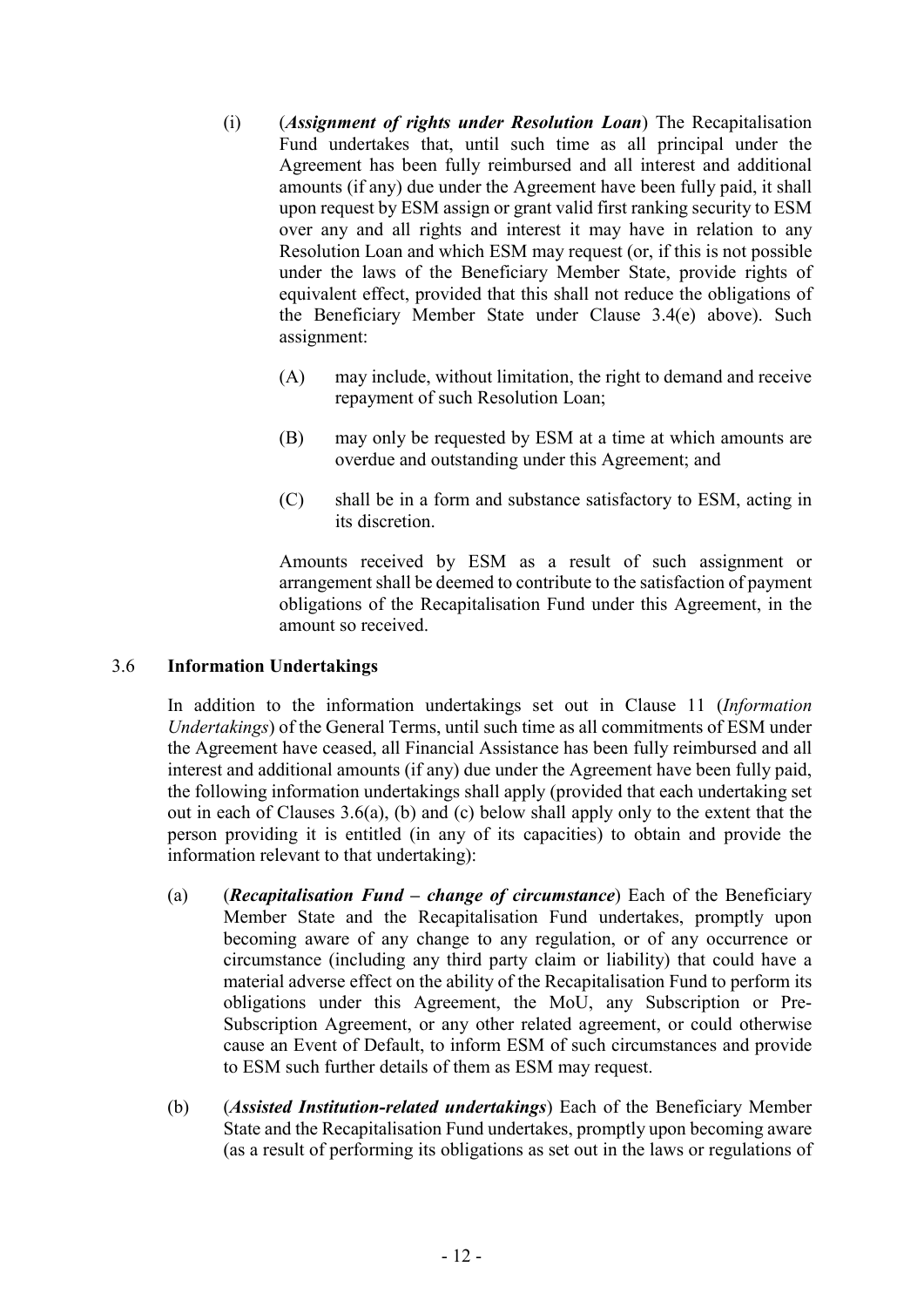the Beneficiary Member State or a Relationship Framework Agreement or otherwise conducting its day to day business) of any:

- (i) circumstances or events which have (or which could potentially have) a material adverse effect on an Assisted Institution's financial situation or on its ability to perform its obligations under the relevant Relationship Framework Agreement or the relevant Subscription Agreement;
- (ii) material breach by an Assisted Institution of its obligations under the Restructuring Plan, Relationship Framework Agreement or any Subscription Agreement or Pre-Subscription Agreement relevant to that Assisted Institution;
- (iii) fraudulent or criminal activities within an Assisted Institution, its subsidiaries and affiliates, or among the staff and/or members of the board of directors and/or senior managers of such Assisted Institution and its subsidiaries and affiliates; and
- (iv) material litigation, arbitration, regulatory or administrative proceedings which are taking place, pending or threatened against or involving the Recapitalisation Fund or any Assisted Institution,

to inform ESM of such circumstances and provide to ESM such further details of them as ESM may request, to the extent not prohibited by law or otherwise privileged.

- (c) (*Reporting*) Each of the Beneficiary Member State and the Recapitalisation Fund further undertakes to provide ESM with any information reasonably required by ESM in respect of the Recapitalisation Fund or any Assisted Institution (to the extent not prohibited by law or otherwise privileged), including, but not limited to information regarding the Capital Instruments and results of any inspections or conclusions of any reports conducted or requested by any party undertaking such inspections or reports in relation to such Assisted Institution. Alternatively, the Beneficiary Member State and/or the Recapitalisation Fund may procure that each Assisted Institution provide such information directly to ESM.
- (d) (*Issue of Capital Instruments*) Promptly upon taking ownership of any Capital Instruments, the Recapitalisation Fund undertakes to inform ESM in writing that it has so taken ownership, and it separately undertakes to provide ESM with details of such Capital Instruments upon request from ESM.
- (e) (*Breach of Resolution Loan*) The Recapitalisation Fund undertakes to provide to ESM:
	- (i) promptly upon become aware of any failure to make payment when due or of any other breach of obligation under any Resolution Loan, the details of such failure to pay or other breach; and
	- (ii) any information relating to such Resolution Loan as ESM may request from time to time.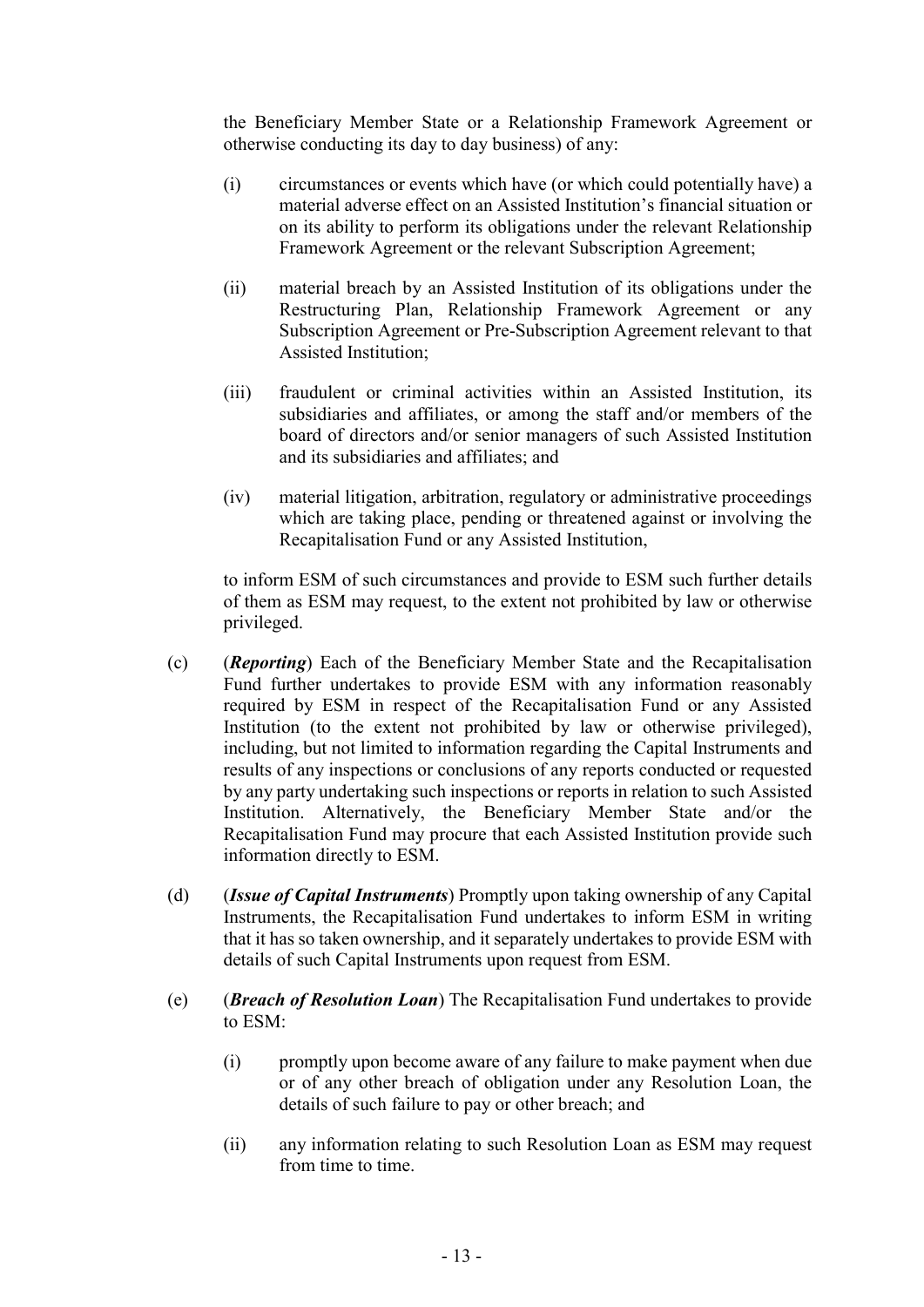- (f) (*Information for board observer*) The Recapitalisation Fund undertakes to provide to ESM:
	- (i) the calendar of meetings and discussions of the board of directors (or equivalent body) of the Recapitalisation Fund; and
	- (ii) the proposed agenda of each such meeting or discussion,

promptly upon any such document being prepared, and the Recapitalisation Fund also undertakes to circulate any such document to ESM's observer (as set out in Clause 3.4(a) above) at the same time that such document is circulated to members of each Recapitalisation Fund Board.

(g) (*General information*) Clause 11.5 of the General Terms shall apply as though it did not include the words "*If Financial Assistance is provided in the form of a Financial Institution Recapitalisation Facility*".

# 3.7 Events of Default

- (a) In addition to the Events of Default set out in Clause 10 (*Events of Default*) of the General Terms, each of the following shall constitute Events of Default:
	- (i) (*New Greek Bonds*) ESM sends the Beneficiary Member State a declaration of default in circumstances where any payment default has occurred under any series of New Greek Bonds or any series of New Greek Bonds are the subject of a declaration of default.
	- (ii) (*GLF*) ESM sends the Beneficiary Member State a declaration of default in circumstances where the GLF is the subject of a declaration of default.
- (b) (*EFSF Facilities*) Clause 10.1.5 of the General Terms shall be read as if, after the words "*any agreement for the provision of a loan or any other financial assistance between the Beneficiary Member State, the Central Bank and ESM, EFSF*" it included the words "*, including, without limitation, any EFSF Agreement*".

#### 3.8 Notice by electronic means

In Clause 13 *(Notices)* of the General Terms, Clause 13.2 shall be read as though, after the words "*In case of urgency, they can be given by fax, SWIFT message*" it included the words "*, electronic mail*".

## 3.9 Guarantee and Indemnity

- (a) In Clause 6 (*Representations, Warranties and Undertakings*) of the General Terms, Clause 6.2.14 shall be read as though, after the words "(other than under a DRI Facility)", it included the words "*or to cover resolution costs*".
- (b) In Clause 14 *(Guarantee and Indemnity)* of the General Terms, each of Clauses 14.2.1, 14.2.2 and 14.2.3 shall be read as though, after the words *"(including the Financial Institution Recapitalisation Facility)*", it included the words "*or to cover resolution costs*".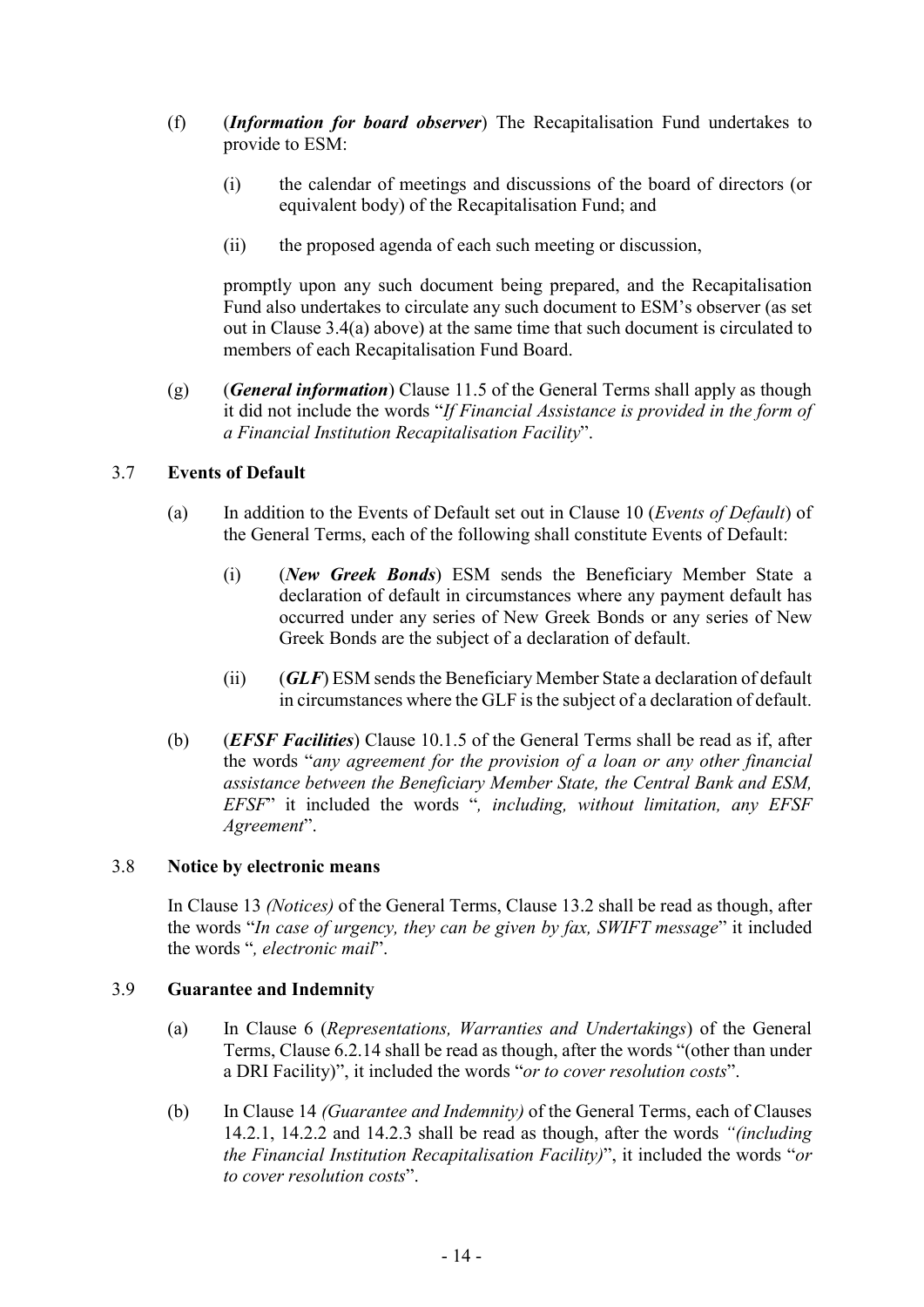### 4. VARIATIONS, SUPPLEMENTS OR REPLACEMENTS TO THE FACILITY SPECIFIC TERMS

The following variations, supplements or replacements shall apply in relation to Section 1 of the Facility Specific Terms:

#### 4.1 Requests, Disbursements and Conditions to Disbursements

- (a) (*Disbursement procedure - Non-recapitalisation/resolution Disbursements*) Clause 4 of Section 1 of the Facility Specific Terms shall be read as if, after the words "*shall apply to this Loan Facility*" it included the words "*in relation to Tranches, Sub-Tranches and Disbursements made other than for the purposes of recapitalising financial institutions or covering bank resolution costs*."
- (b) (*Disbursement procedure - Recapitalisation/resolution Disbursements*) In addition to the provisions of Clause 4 of Section 1 of the Facility Specific Terms, the following provisions shall apply to the Facility.

Where a Tranche, Sub-Tranche or Disbursement is requested for the purposes of recapitalising financial institutions or covering bank resolution costs, Clause 5 (*Requests, Disbursements and Conditions to Disbursements*) of the General Terms shall apply to each relevant Request for Funds and each such Tranche, Sub-Tranche or Disbursement, provided that:

- (i) (*Normal disbursements*) If the relevant Request for Funds does not specify a Stepped Disbursement Procedure for any Tranche, Sub-Tranche or Disbursement requested under that Request for Funds, then Clause 4 of Section 4 of the Facility Specific Terms shall also apply to such Tranche, Sub-Tranche or Disbursement.
- (ii) (*Stepped disbursements*) If the relevant Request for Funds specifies a Stepped Disbursement Procedure for any Tranche, Sub-Tranche or Disbursement requested under that Request for Funds, then, in relation to such Tranche, Sub-Tranche or Disbursement:
	- (A) Clause 5.4 of the General Terms shall be read as though, after the words "*If the conditions in Clause 5.3 (or, in the case of a DRI Facility, the conditions in Clause 5.3.1 to Clause 5.3.6)*", it included the words "*(but excluding the conditions in Clauses 5.3.5)*";
	- (B) Clause 5.3.6 shall be read as though it comprised only the words "*the Board of Directors having approved the Tranche or Sub-Tranche*";
	- (C) In respect of a particular Disbursement, Clause 5.6 of the General Terms shall not apply until:
		- (1) ESM has received a request in writing from the Beneficiary Member State to disburse that Disbursement under a Tranche or Sub-Tranche and specifying its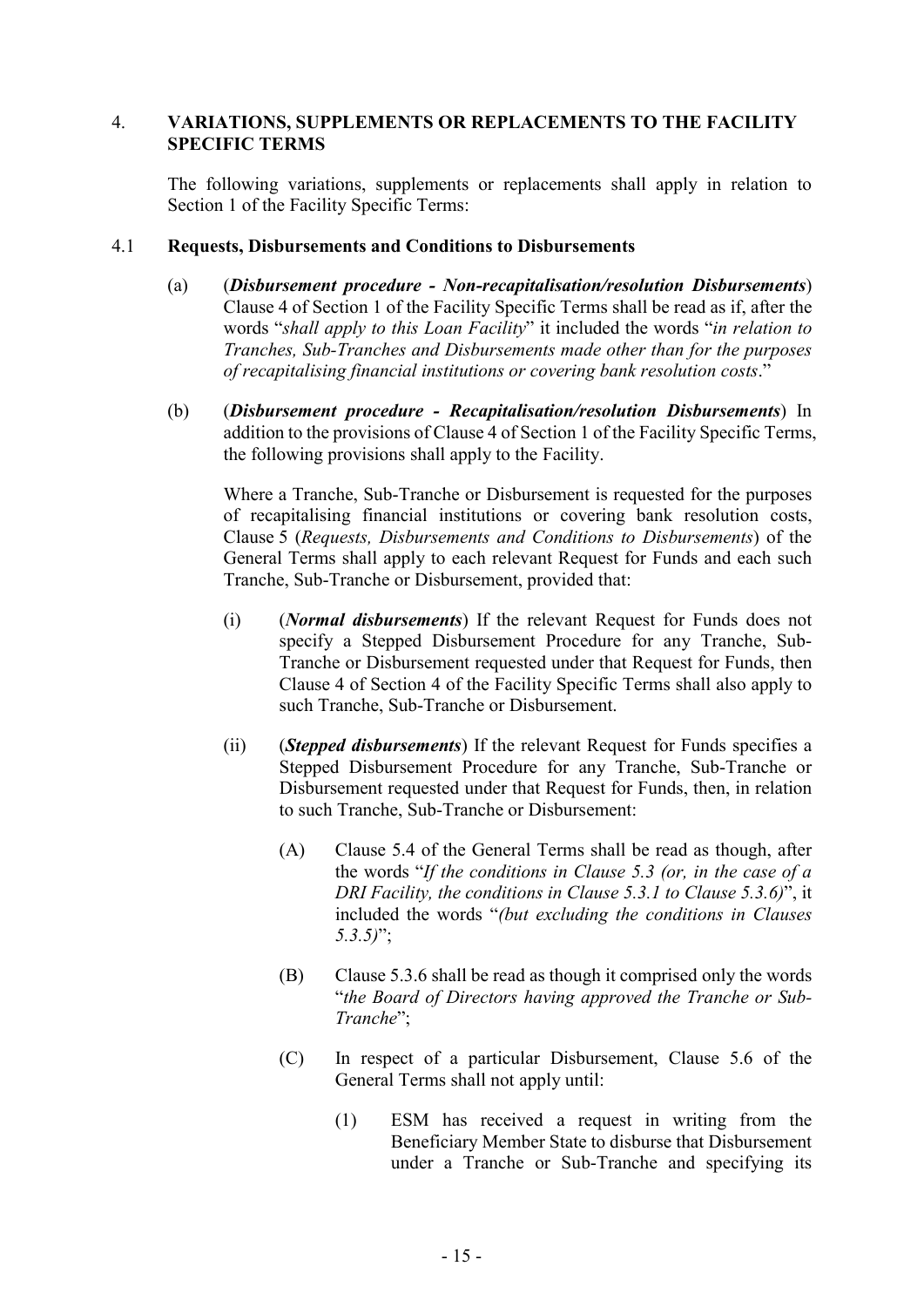amount, which is supported by written confirmation of its details from the Competent Authority;

- (2) ESM has received the report described in Clause 4.1 of Section 4 of the Facility Specific Terms in respect of that Disbursement;
- (3) the Board of Directors has approved that Disbursement, and in considering whether to do so, has applied the principles set out in Clause 4.1 of Section 4 of the Facility Specific Terms;
- (4) Clauses 4.2, 4.3 and 4.4 of Section 4 of the Facility Specific Terms have been satisfied;
- (5) Clause 4.5 of Section 4 of the Facility Specific Terms shall apply;
- (6) Such other conditions as are set out in the Acceptance Notice for the relevant Tranche or Sub-Tranche have been satisfied; and
- (7) ESM, the Recapitalisation Fund or Resolution Fund (as applicable) and any Institutions that will benefit from the Disbursement have entered into a Subscription Agreement or Pre-Subscription Agreement in a form and substance satisfactory to ESM,

provided that the Board of Directors may decide that any of the requirements set out at paragraphs (2) to (7) (inclusive) above shall not apply in respect of a particular Tranche, Sub-Tranche or Disbursement and this may be reflected in the relevant Acceptance Notice,

and provided further that, in relation to each of paragraphs (i) and (ii) above:

- (iii) Clause 4.1(b) of Section 4 of the Facility Specific Terms shall not apply;
- (iv) in the case of a Disbursement made to cover bank resolution costs, Clause 4.1 of Section 4 of the Facility Specific Terms shall not apply and Clause 4.3 of Section 4 of the Facility Specific Terms shall be read as though the reference to bank stress tests instead referred to a valuation of the relevant Institution;
- (v) in the case of a Disbursement made to finance recapitalisation of a financial institution, Clause 4.3 of Section 4 of the Facility Specific Terms shall be read as though the reference to the Commission being satisfied with bank stress tests instead referred to the Competent Authority being so satisfied; and
- (vi) in all cases and notwithstanding any other provision of this Agreement, the total amount of Financial Assistance used to finance the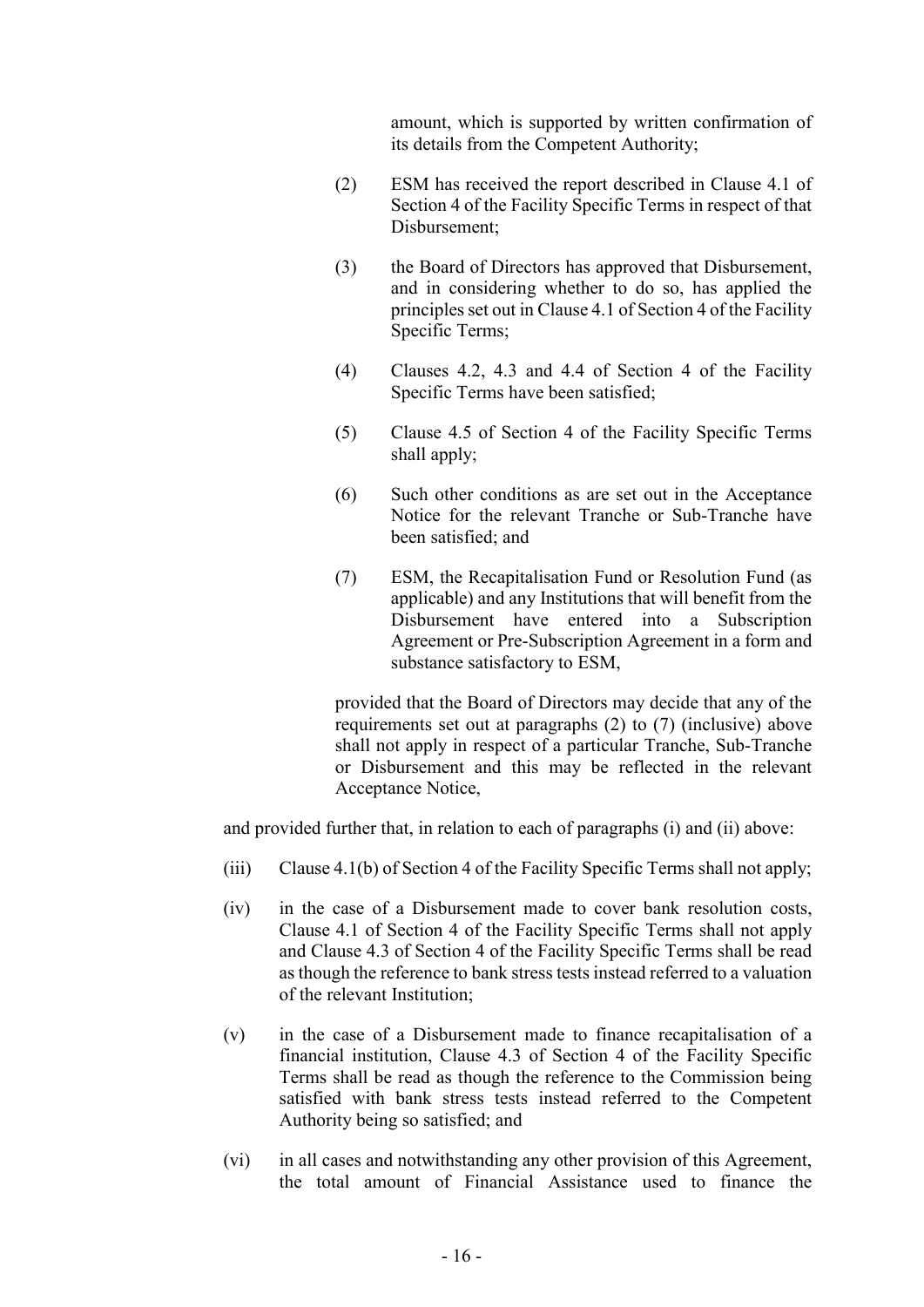recapitalisation of financial institutions or to cover bank resolution costs under this Agreement may not exceed EUR 25,000,000,000 unless otherwise agreed by the Board of Governors.

#### 4.2 Representations, Warranties and Undertakings for recapitalisation and resolution operations

In addition to the provisions of Clause 5 (*Representations, Warranties and Undertakings*) in Section 1 of the Facility Specific Terms, the provisions of Clause 5.2 (*Representations, Warranties and Undertakings*) of Section 4 of the Facility Specific Terms shall apply, provided that references to "*Financial Institution Recapitalisation Facility*" shall be read as references to the Loan Facility.

#### 4.3 Repayment, Early Repayment, Mandatory Repayment and Cancellation

In addition to the provisions of Clause 7 (*Repayment, Early Repayment, Mandatory Repayment and Cancellation*) in Section 1 of the Facility Specific Terms, the provisions of Clause 7 (*Repayment, Early Repayment, Mandatory Repayment and Cancellation*) of Section 4 of the Facility Specific Terms shall apply, provided that:

- (a) references to "*Financial Institution Recapitalisation Facility*" shall be read as references to the Loan Facility; and
- (b) Clause 7.2 of Section 4 of the Facility Specific Terms shall be read as though, after the words "*if at the end of the Availability Period or such earlier date specified in the Financial Assistance Facility Agreement*" it included the words *", or the Acceptance Notice for such Financial Assistance*".

## 5. ENTRY INTO FORCE OF AMENDMENTS

Any term of this Financial Assistance Facility Agreement may be amended or waived only by an agreement in writing signed by ESM (following the receipt of all approvals required under the ESM Treaty to authorise such amendment), the Beneficiary Member State and each of the other Parties hereto. Following its signature by all Parties, the entry into force of any amendment to this Financial Agreement which adds a new Facility and makes additional or replacement Facility Specific Terms applicable shall be subject to the receipt by ESM of the legal opinion(s) described in Clause 4.1 of the General Terms in relation to the amendment of this Financial Assistance Facility Agreement and incorporation of such additional or replacement Facility Specific Terms and, in the case of a DRI Facility, to the conditions specified under Clause 4.7 of Section 7 of the Facility Specific Terms.

#### 6. EXECUTION OF THE AGREEMENT

This Agreement and its relevant Schedules (if applicable) shall be executed by each Party in four (4) originals in the English language, each of which shall constitute an original instrument*.*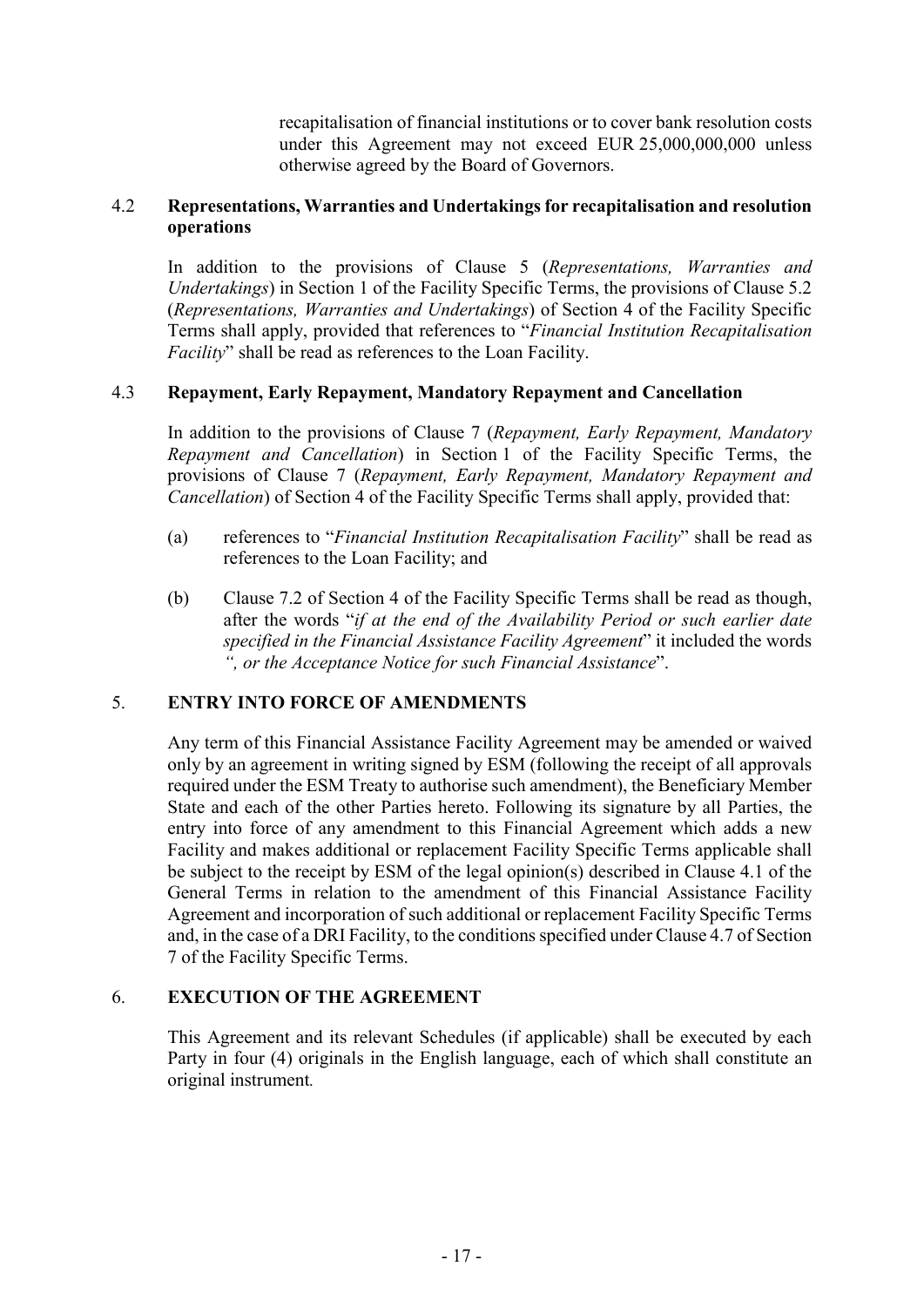# 7. SCHEDULES

The Schedule(s) to this Agreement shall constitute an integral part hereof and as of the date of this Agreement comprise:

Schedule 1: List of Contacts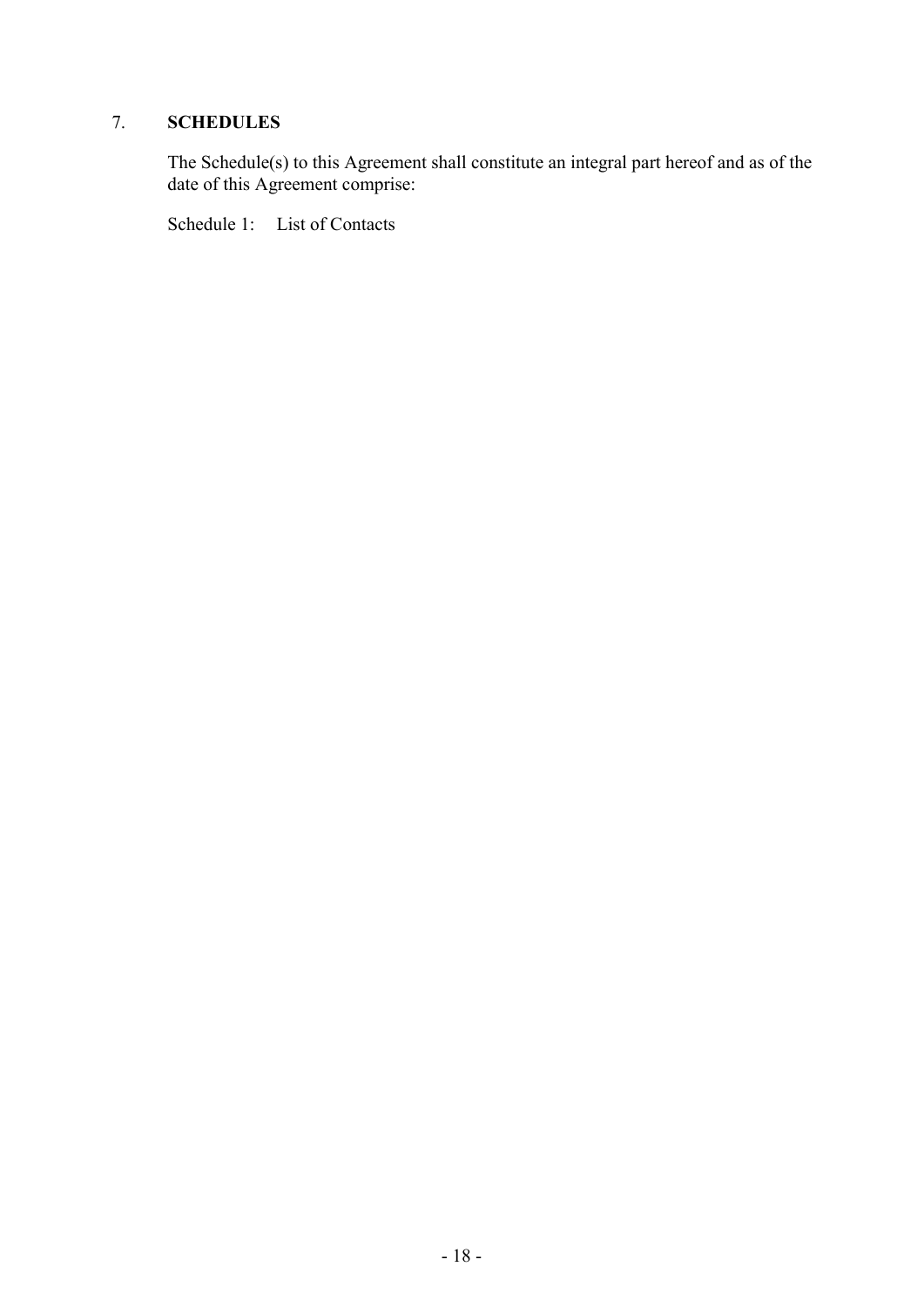Executed in Athens on 19 August 2015 and in Luxembourg on 19 August 2015.

# EUROPEAN STABILITY MECHANISM

\_\_\_\_\_\_\_\_\_\_\_\_\_\_\_\_\_\_\_\_\_\_\_\_\_\_\_\_\_\_\_\_

Represented by Klaus Regling, Managing Director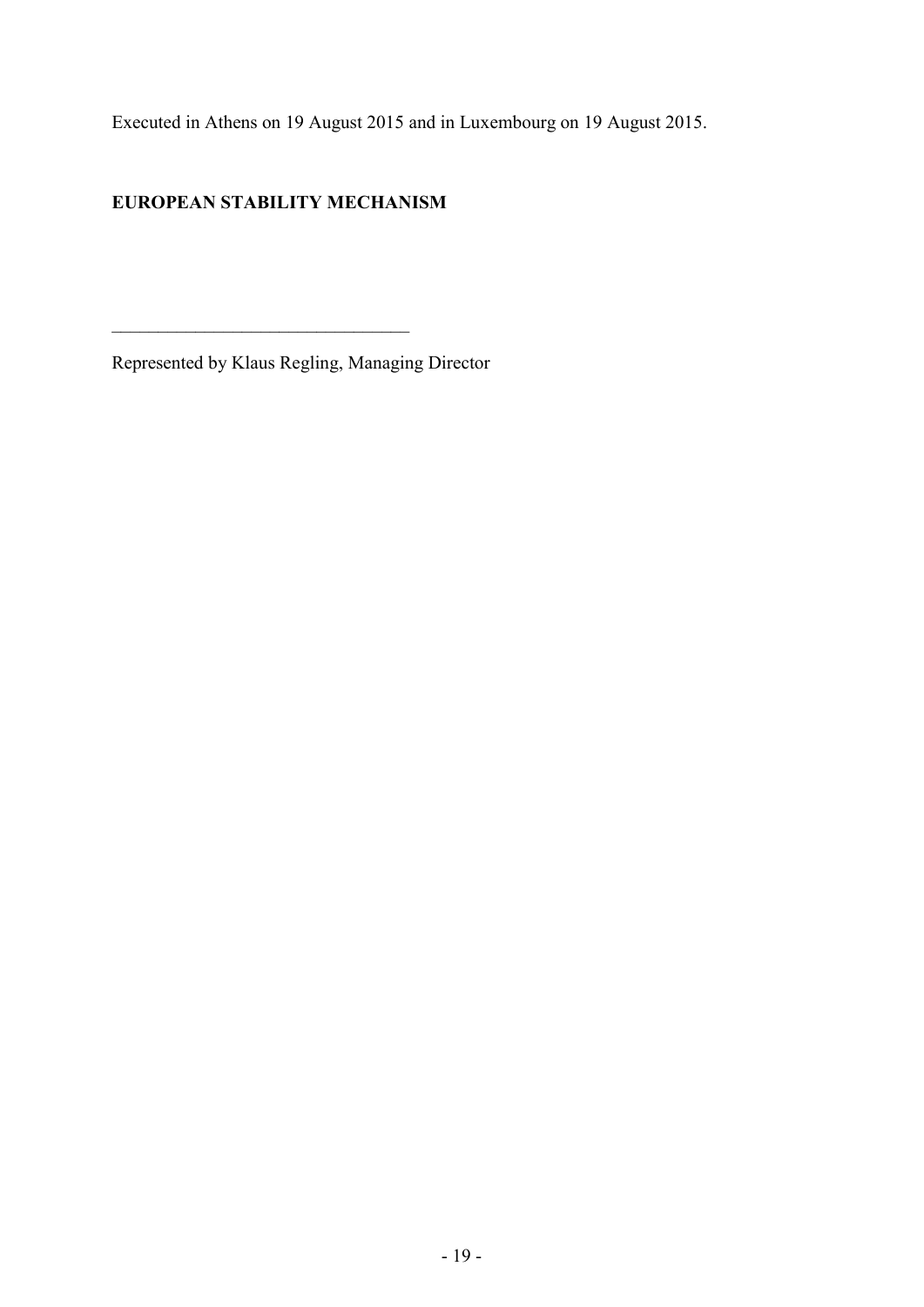# THE HELLENIC REPUBLIC

 $\frac{1}{\sqrt{2}}$  ,  $\frac{1}{\sqrt{2}}$  ,  $\frac{1}{\sqrt{2}}$  ,  $\frac{1}{\sqrt{2}}$  ,  $\frac{1}{\sqrt{2}}$  ,  $\frac{1}{\sqrt{2}}$  ,  $\frac{1}{\sqrt{2}}$  ,  $\frac{1}{\sqrt{2}}$  ,  $\frac{1}{\sqrt{2}}$  ,  $\frac{1}{\sqrt{2}}$  ,  $\frac{1}{\sqrt{2}}$  ,  $\frac{1}{\sqrt{2}}$  ,  $\frac{1}{\sqrt{2}}$  ,  $\frac{1}{\sqrt{2}}$  ,  $\frac{1}{\sqrt{2}}$ 

\_\_\_\_\_\_\_\_\_\_\_\_\_\_\_\_\_\_\_\_\_\_\_\_\_\_\_\_\_\_\_\_

Represented by Euclid Tsakalotos, Minister of Finance

THE BANK OF GREECE

Represented by Yannis Stournaras, Governor of The Bank of Greece

# THE HELLENIC FINANCIAL STABILITY FUND

Represented by Aristides Xenofos, CEO

 $\mathcal{L}_\text{max}$  and  $\mathcal{L}_\text{max}$  and  $\mathcal{L}_\text{max}$  and  $\mathcal{L}_\text{max}$ 

Represented by George Koutsos, Deputy CEO

 $\mathcal{L}_\text{max}$  , where  $\mathcal{L}_\text{max}$  and  $\mathcal{L}_\text{max}$  and  $\mathcal{L}_\text{max}$